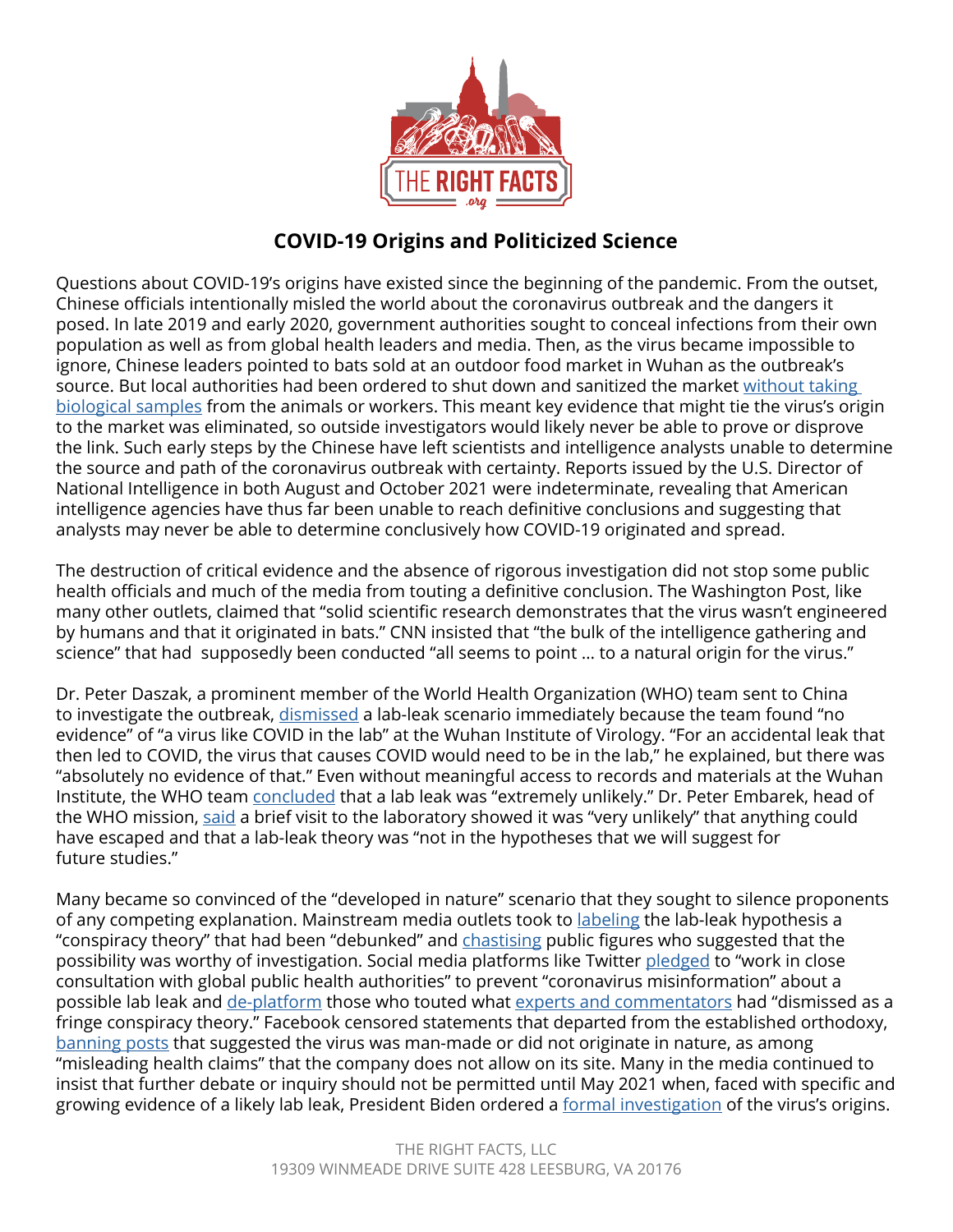This analysis evaluates evidence for each of the two theories about COVID-19's origins and concludes that although destruction of key materials and records may preclude a definitive conclusion, the overwhelming preponderance of the evidence points to its release from a Wuhan lab. The chain of events needed to establish the "natural origin" hypothesis is full of gaps that have remain unfilled despite exhaustive investigation. Many of the individuals and institutions that nevertheless insisted on a naturalorigin explanation and denigrated the lab-leak theory had vested interests in that conclusion and in suppressing contrary information.

### **The Theoretical Basis of The Two Theories**

The [prevailing theory](https://www.vanityfair.com/news/2021/06/the-lab-leak-theory-inside-the-fight-to-uncover-covid-19s-origins) touted by the scientific establishment was that the virus had emerged from nature, likely jumping from bats to some other species before making a leap to humans at the market in Wuhan, where the earliest reported cases had appeared in late 2019. This wet market—which included stalls selling seafood, meat, fruit, and vegetables, as well as some vendors that sold live wild animals—was described [throughout the media](https://www.businessinsider.com/wuhan-coronavirus-chinese-wet-market-photos-2020-1) as the likely site of initial COVID-19 transmission from a natural source. This narrative was widely reported as having scientific validation. Chinese and WHO investigators [insisted](https://www.cbsnews.com/news/covid-19-wuhan-origins-60-minutes-2021-03-28/) that a supposed pathway from bat caves to wildlife farms to long-haul trucks to a wet market and ultimately to Wuhan residents was "the most likely explanation."

Yet the natural emergence theory violated the core scientific concept known as Occam's razor, which that holds that the hypothesis with the fewest and most reasonable assumptions should be the default unless proven otherwise. Prominent proponents of natural emergence [suggested](https://www.cbsnews.com/news/covid-19-wuhan-origins-60-minutes-2021-03-28/) that the virus originated in bat caves, was transmitted at a nearby wildlife farm, spread as the contaminated animals were shipped to a wet market, and ultimately infected people at the market who handled them. In explaining such a theory, adherents [conceded](https://www.cbsnews.com/news/covid-19-wuhan-origins-60-minutes-2021-03-28/) that animals potentially carrying a virus would have had to come from farms hundreds of miles away, that the animals found at the Wuhan market had tested negative for the virus, and that no testing had revealed a prior outbreak at or near any of the wildlife farms from which the virus had supposedly come. This multi-step hypothesis formed the basis of the natural origin explanation despite lacking supporting evidence for any of the supposed viral leaps.

Bats carrying the original virus (CoV ZC45) that was hypothesized to have ultimately been transmitted as COVID-19 in humans were [found](https://img-prod.tgcom24.mediaset.it/images/2020/02/16/114720192-5eb8307f-017c-4075-a697-348628da0204.pdf) in Yunnan and Zhejiang provinces, both of which are more than 600 miles from Wuhan. No early human infection or transmission was recorded in either province. After nearly two years of investigation, [little progress](https://www.washingtonpost.com/world/asia_pacific/china-covid-bats-caves-hubei/2021/10/10/082eb8b6-1c32-11ec-bea8-308ea134594f_story.html) has been made in establishing a likely natural pathway from infected bats in this region to a market in Wuhan. According to both [municipal reports and](https://img-prod.tgcom24.mediaset.it/images/2020/02/16/114720192-5eb8307f-017c-4075-a697-348628da0204.pdf) [interviews](https://img-prod.tgcom24.mediaset.it/images/2020/02/16/114720192-5eb8307f-017c-4075-a697-348628da0204.pdf) with dozens of residents and visitors to Wuhan, bats were never a food source in the city and no bats had ever been traded at its markets.

If not transmitted directly from a bat, the virus would have had to move through a third species, now known as the "missing link," that was infected by the bat and later consumed by humans. Researchers have [tested numerous](https://www.nature.com/articles/d41586-020-01449-8) domesticated, farmed, and wild animals throughout China but found no evidence that any were hosts for the virus. In previous animal-to-human viral transmissions, like the 2003 SARS outbreak in China, researchers [ascertained](https://pubmed.ncbi.nlm.nih.gov/14561956/) intermediate animal hosts and serologic signs of infections in animal traders within months of the outbreaks. Despite intensive efforts over the past two years, [no one](https://www.researchsquare.com/article/rs-885194/v1)  [has found](https://www.researchsquare.com/article/rs-885194/v1) a bat-source population, or COVID-19 circulating in an intermediate species that functioned as a viral conduit between bats and humans, or any evidence that COVID-19 was present anywhere else before it appeared in Wuhan.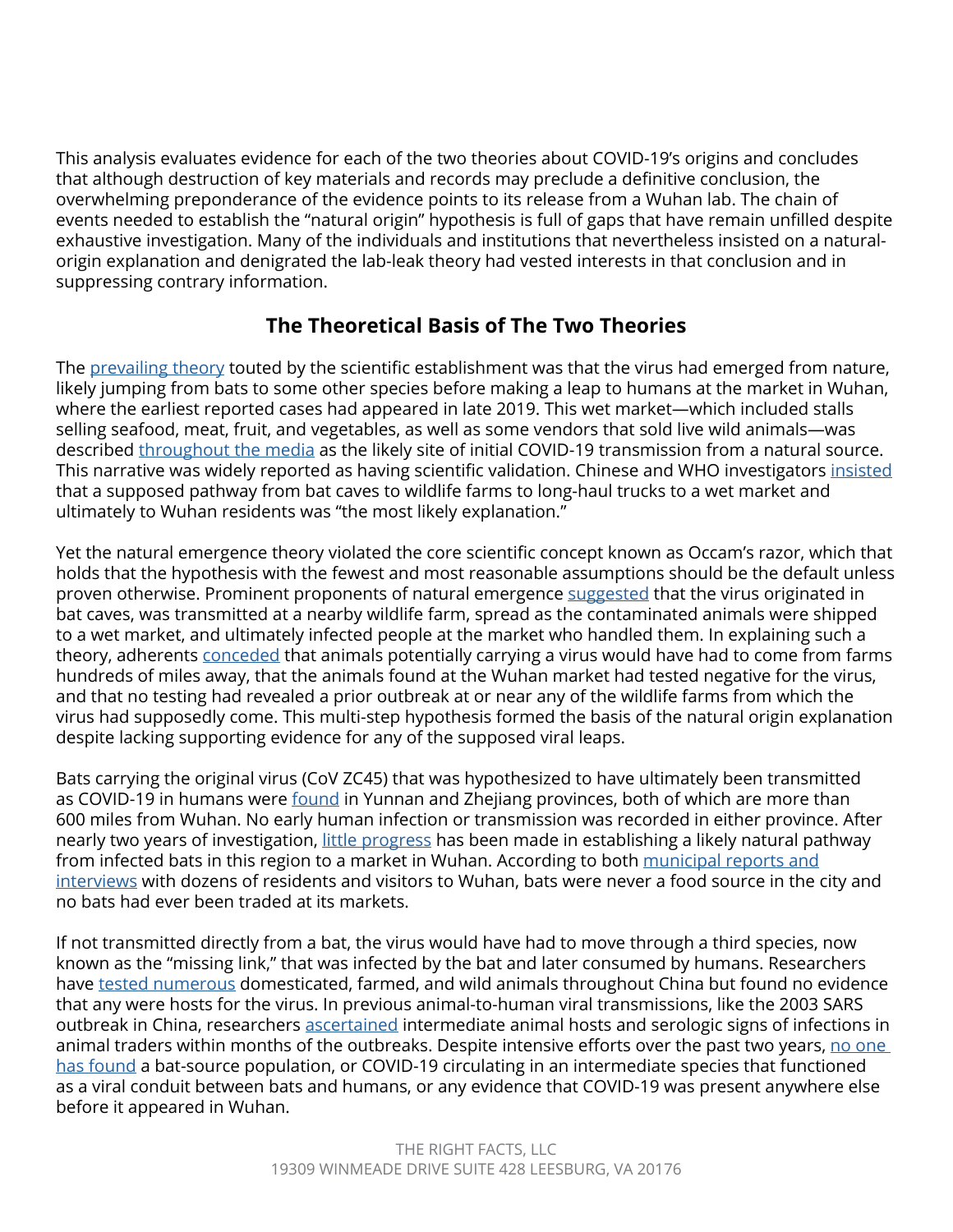For these and other reasons, some observers [noted](https://www.washingtonpost.com/opinions/global-opinions/how-did-covid-19-begin-its-initial-origin-story-is-shaky/2020/04/02/1475d488-7521-11ea-87da-77a8136c1a6d_story.html?itid=lk_inline_manual_32) even in early 2020 that the original story of COVID-19 emerging from a wet market in Wuhan was "shaky" at best. Early [research](https://www.thelancet.com/journals/lancet/article/PIIS0140-6736(20)30183-5/fulltext) published in the *Lancet* showed that the first known patient, identified on December 1, 2019, had no connection to the market. Nor did more than one-third of the cases in the first large cluster of infections in Wuhan have [any known contact](https://www.thelancet.com/journals/lancet/article/PIIS0140-6736(20)30183-5/fulltext) with the market or people who had. Despite China's initial narrative of a Wuhan market outbreak, to which many in the media and the global health establishment had faithfully adhered, available evidence pointed in a different direction altogether.

As early as February 2020, researchers from the South China University of Technology [noted](https://img-prod.tgcom24.mediaset.it/images/2020/02/16/114720192-5eb8307f-017c-4075-a697-348628da0204.pdf) that the seafood market Chinese authorities identified as the source of the outbreak was less than 300 yards from the Wuhan Center for Disease Control & Prevention (WHCDC), which houses laboratory research animals—including bats—and specializes in pathogen collection and identification. Researchers from that facility and the nearby Wuhan Institute of Virology had [posted](https://www.scientificamerican.com/article/how-chinas-bat-woman-hunted-down-viruses-from-sars-to-the-new-coronavirus1/) numerous [articles](https://journals.plos.org/plospathogens/article?id=10.1371/journal.ppat.1006698) about collecting bat coronaviruses from around China. A scientist at WHCDC, who was publicized throughout the Chinese media for collecting bat coronaviruses, had [previously acknowledged](https://img-prod.tgcom24.mediaset.it/images/2020/02/16/114720192-5eb8307f-017c-4075-a697-348628da0204.pdf) having been attacked by bats at the facility, including direct exposure to bat blood and urine—and having quarantined himself on multiple occasions given the "extreme danger" of the possible infections he had suffered.

It was [widely known](https://img-prod.tgcom24.mediaset.it/images/2020/02/16/114720192-5eb8307f-017c-4075-a697-348628da0204.pdf) that researchers at the WHCDC routinely performed surgery on bats they had brought to Wuhan in order to obtain tissue samples for DNA and RNA extraction and sequencing. At least one team from the WHCDC was also [known](https://www.washingtonpost.com/world/asia_pacific/china-covid-bats-caves-hubei/2021/10/10/082eb8b6-1c32-11ec-bea8-308ea134594f_story.html) to have specifically searched bat caves throughout key provinces in central China for new coronaviruses in 2019. Tissue samples and the dead bats from which they had been extracted [amounted to](https://img-prod.tgcom24.mediaset.it/images/2020/02/16/114720192-5eb8307f-017c-4075-a697-348628da0204.pdf) "contaminated trash" and an obvious "source of pathogens" that was housed literally next door to the Wuhan seafood market and adjacent to the hospital where the first tranche of healthcare workers had been infected with COVID-19. These data points led Botao Xiao, a molecular biomechanics researcher at the South China University of Technology, to [conclude](https://img-prod.tgcom24.mediaset.it/images/2020/02/16/114720192-5eb8307f-017c-4075-a697-348628da0204.pdf) in February 2020 that "the killer coronavirus probably originated from a laboratory in Wuhan."

Fellow scientists had also [observed](https://www.washingtonpost.com/opinions/global-opinions/how-did-covid-19-begin-its-initial-origin-story-is-shaky/2020/04/02/1475d488-7521-11ea-87da-77a8136c1a6d_story.html) that bat coronaviruses were often studied in Wuhan at biosafety level 2 (BSL-2), where researchers simply wear white lab coats and gloves like in a dental office, providing minimal protection compared with BSL-4, where researchers are outfitted in protective suits and take rigorous precautions. U.S. intelligence analysts had [documented](https://2017-2021.state.gov/fact-sheet-activity-at-the-wuhan-institute-of-virology/index.html) several previous accidental lab infections that caused virus outbreaks in China and elsewhere, including a 2004 SARS outbreak in Beijing. American intelligence sources later learned that three researchers from the Wuhan Institute of Virology became sick enough in November 2019 that [they sought hospital care](https://www.wsj.com/articles/intelligence-on-sick-staff-at-wuhan-lab-fuels-debate-on-covid-19-origin-11621796228?mod=article_inline) for COVID-like symptoms, perhaps the earliest known cases.

The Wuhan Institute was [actively experimenting](https://img-prod.tgcom24.mediaset.it/images/2020/02/16/114720192-5eb8307f-017c-4075-a697-348628da0204.pdf) on Chinese horseshoe bats associated with the SARS outbreak and had "generated a chimeric virus using the SARS-CoV reverse genetics system, and reported the potential for human emergence." In 2017, the Institute had [published a study](https://web.archive.org/web/20210606003148/https:/journals.plos.org/plospathogens/article?id=10.1371/journal.ppat.1006698) confirming that researchers had manipulated a bat coronavirus and discovered it could be transmitted directly to humans, with novel backbone and spike combinations that do not exist in nature and are capable of replicating efficiently in human cells. This study had prompted U.S. diplomats and scientists to visit the Wuhan Institute, after which they sent a cable to Washington [expressing concern](https://web.archive.org/web/20210606040127/https:/www.politico.com/news/magazine/2021/03/08/josh-rogin-chaos-under-heaven-wuhan-lab-book-excerpt-474322) about the facility's safety standards and warning of "a potential public-health crisis." Officials at the U.S. Embassy in Beijing had likewise [raised concerns](https://www.washingtonexaminer.com/news/us-officials-sounded-alarm-about-wuhan-lab-years-before-coronavirus-outbreak) in 2018 about biosecurity at the Wuhan Institute. One State Department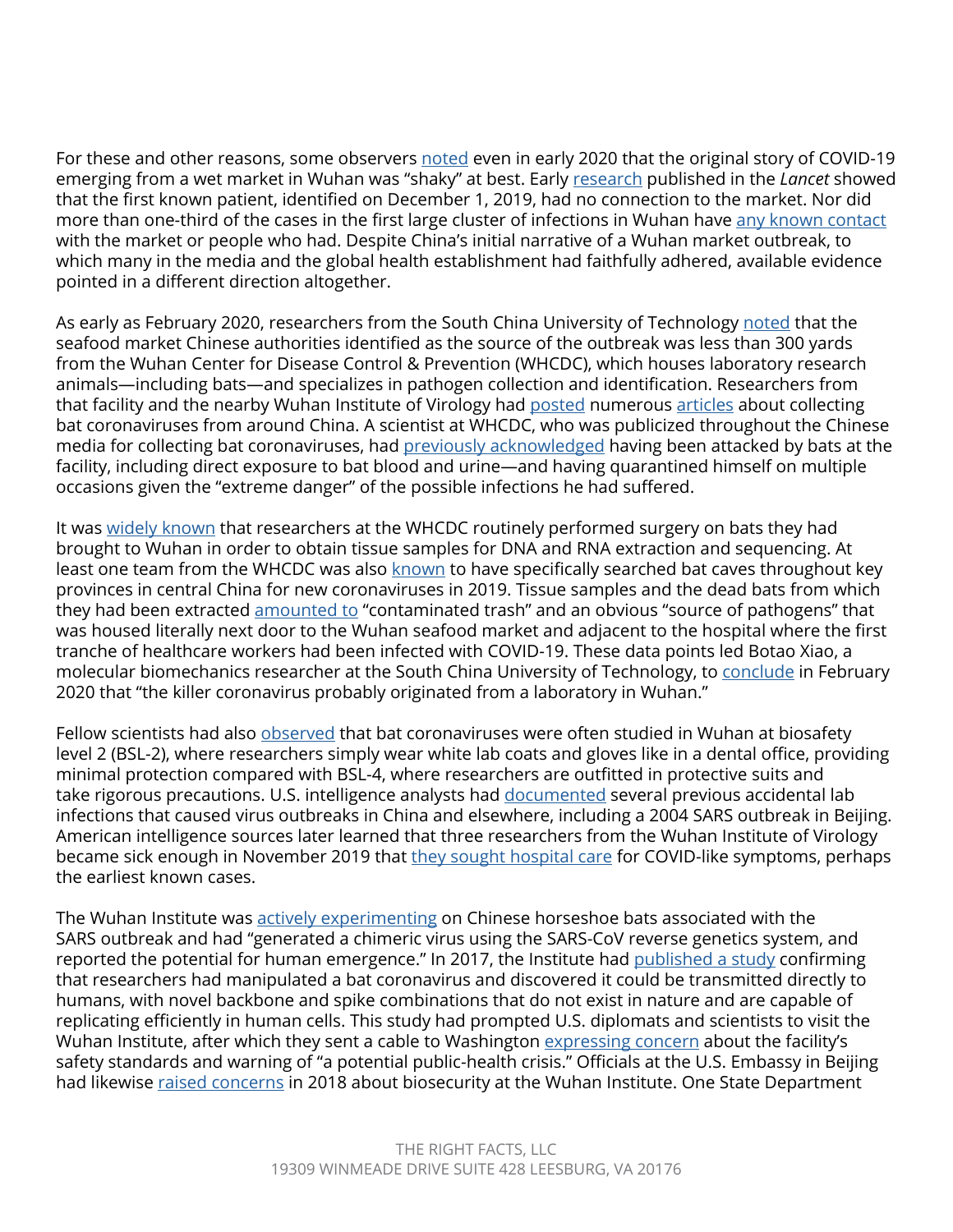[cable](https://www.washingtonpost.com/opinions/2020/04/14/state-department-cables-warned-safety-issues-wuhan-lab-studying-bat-coronaviruses/) warned about a "a serious shortage of appropriately trained technicians and investigators needed to safely operate this high-containment laboratory."

After examining all the relevant intelligence, Matthew Pottinger, a fluent Chinese speaker who served as deputy National Security Adviser during the first year of the pandemic, [concluded](https://www.cbsnews.com/news/transcript-matt-pottinger-on-face-the-nation-february-21-2021/) that even "the circumstantial evidence" for a Wuhan lab leak "far outweighs" any indication that it originated from a "natural outbreak." He cited "very strong reason to believe that the Chinese military was doing secret classified animal experiments in that same laboratory, going all the way back to at least 2017," as well as "good reason to believe that there was an outbreak of flu-like illness among researchers working in the Wuhan Institute of Virology in the fall of 2019, immediately before the first documented cases came to light." It would be a remarkable coincidence if a coronavirus pandemic had emerged from nature on the doorstep of prominent coronavirus research facilities, with the world's largest collections of bat viruses, that were at work manipulating bat coronaviruses to make them more infectious to humans, and that had a documented record of deficient safety protocols.

Similarly, Dr. Robert Redfield, a virologist who was Director of the Centers for Disease Control at the outset of the pandemic, made clear that he believes the coronavirus [most likely](https://www.cbsnews.com/news/covid-lab-theory-robert-redfield-no-evidence/) escaped from a lab in Wuhan. Redfield, who was the first U.S. official briefed on the virus by his counterpart in China (before the Chinese had adopted their official narrative about the wet market), noted that "it's not unusual for respiratory pathogens that are being worked on in the laboratory to infect a laboratory worker." He expressed doubt that COVID-19 "somehow came from a bat to a human" as "one of the most infectious viruses" in history, [noting](https://www.foxnews.com/politics/robert-redfield-cdc-covid-19-lab-leak-who-compromised) that its highly efficient human-to-human transmission is inconsistent with the behavior of other deadly coronaviruses with similar profiles, such as SARS and MERS, which first reached humans through animal contact but spread at a much slower pace. Instead, Redfield concluded, this profile suggests "that it went from a bat virus, got into a laboratory, [and] was taught, educated, and evolved, so that it became a virus that could efficiently transmit human to human."

# **Chinese Misinformation and Misdirection**

Proponents of the natural origin hypothesis also had no explanation for the obvious Chinese cover-up. If this was simply a natural occurrence, Chinese officials would have nothing to be embarrassed about and could earn global plaudits by sharing information helpful to confronting and stopping the virus. Instead, Chinese officials strictly limited all inquiry into the original source and early transmission of COVID-19. Beijing took [well documented actions](https://www.washingtonpost.com/opinions/2021/03/04/covid-trump-xi-josh-rogin/) from the very start of the outbreak to destroy evidence, disseminate false data, and thwart any meaningful outside investigation of the pandemic's origins.

Officials imposed a [clampdown](https://www.washingtonpost.com/world/asia_pacific/china-covid-bats-caves-hubei/2021/10/10/082eb8b6-1c32-11ec-bea8-308ea134594f_story.html) on wildlife trade at wet markets beginning on December 23, 2019—eight days before China publicly acknowledged the new virus—and most wildlife evidence was destroyed before the world was even aware that a novel coronavirus existed. At the Wuhan wet market, [authorities](https://apnews.com/article/united-nations-coronavirus-pandemic-china-only-on-ap-bats-24fbadc58cee3a40bca2ddf7a14d2955) immediately sprayed down the entire complex with sanitizer and later incinerated everything that had been inside the precinct.

In early January, the Chinese government also quashed any discussion of research projects at Wuhan's labs. Yanyi Wang, director of the Wuhan Institute, informed all lab employees [in an email](https://www.dailymail.co.uk/news/article-8210951/Beijing-authorities-hushed-findings-Chinese-scientist.html) that China's National Health Commission "unequivocally requires that any tests, clinical data, test results, [or] conclusions related to the epidemic shall not be posted on social media platforms, nor shall [it] be disclosed to any media outlets including government official media, nor shall [it] be disclosed to partner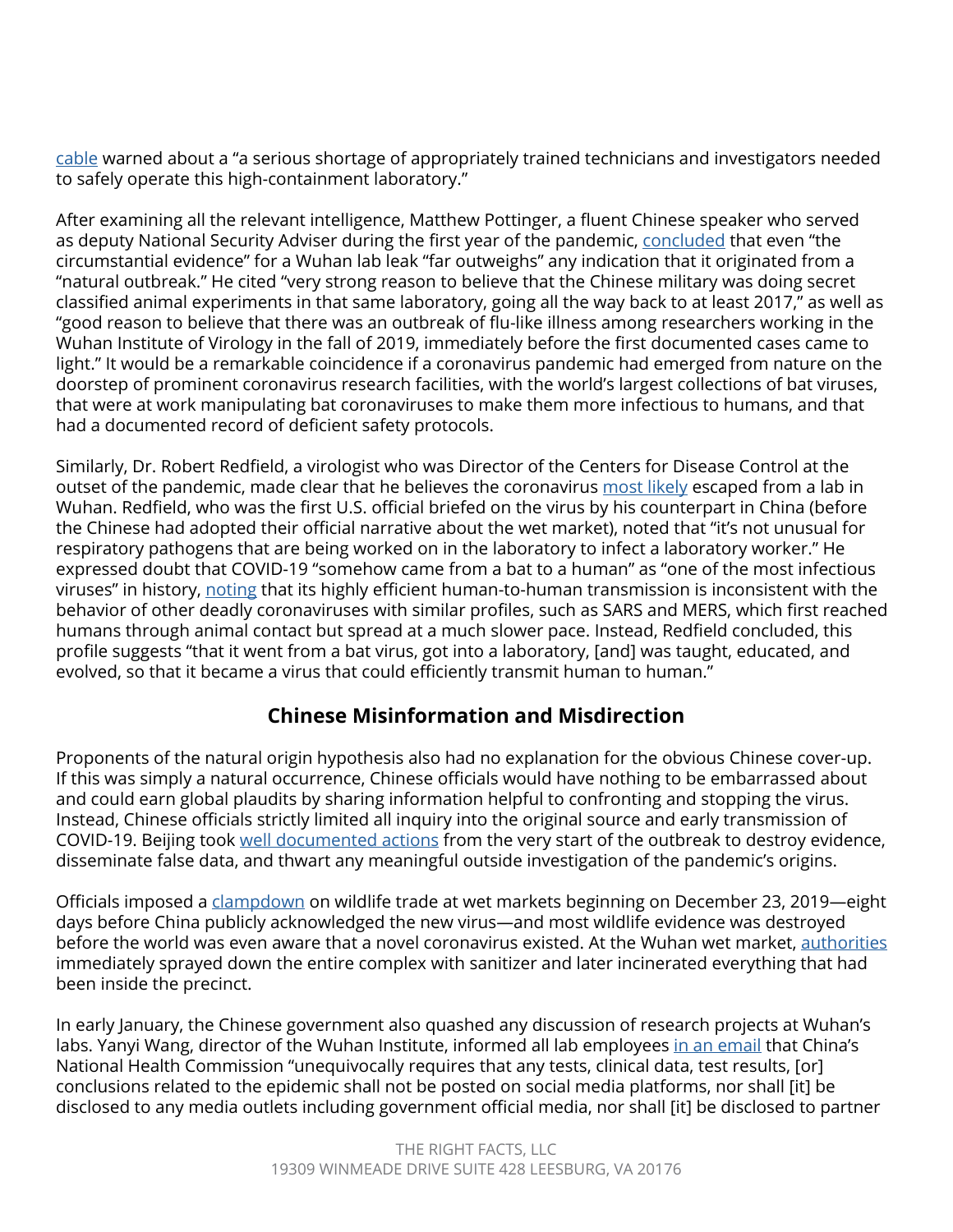institutions." Leaked documents [show](https://apnews.com/article/united-nations-coronavirus-pandemic-china-only-on-ap-bats-24fbadc58cee3a40bca2ddf7a14d2955) that CCP authorities have funded extensive research into the virus's origins in southern China, often giving grants to scientists affiliated with the military and closely monitoring their findings, having mandated that publication of any research must be approved by a CCPmanaged task force and is not to be shared.

The new information-control regime is under direct orders from President Xi, who has [emphasized](https://apnews.com/article/united-nations-coronavirus-pandemic-china-only-on-ap-bats-24fbadc58cee3a40bca2ddf7a14d2955) internal Chinese "coordination" of coronavirus research and demanded that any presentation of results must be orchestrated like "a game of chess" and involve propaganda and public opinion teams to "guide publication." Among the new guidelines is a specific requirement that "academic papers about tracing the origin of the virus must be strictly and tightly managed." One Chinese researcher [described](https://www.cnn.com/2020/04/12/asia/china-coronavirus-research-restrictions-intl-hnk/index.html) the closely supervised restrictions as "a coordinated effort from the Chinese government to control the narrative, and paint it as if the outbreak did not originate in China," noting that officials throughout the Communist Party hierarchy would "not tolerate any objective study to investigate the origination of this disease."

Much of this government control and secrecy has revolved around the Wuhan Institute of Virology. Dr. Shi Zhengli, a leading virologist at the Institute [often called](https://www.scientificamerican.com/article/how-chinas-bat-woman-hunted-down-viruses-from-sars-to-the-new-coronavirus1/) China's "bat woman" or "bat lady" by colleagues because of her virus-hunting expeditions in bat caves over the past two decades, had for many years engaged in research focused on enhancing the communicability of bat viruses to humans, ostensibly to learn how to prevent future outbreaks. As the Institute's deputy director, Shi had long [warned](https://www.forbes.com/sites/kenrapoza/2020/04/14/the-washington-post-goes-rogue-china-lab-in-focus-of-coronavirus-outbreak/?sh=6171b50c1ee1) about the danger of epidemics from bat-borne viruses but "never expected this kind of thing to happen in Wuhan, in central China" since her studies suggested subtropical areas in the south had the highest risk of transmission from bats to humans. Such natural zoonotic transmission seemed far less likely in a place with a climate like Wuhan, so her [first instinct](https://www.scientificamerican.com/article/how-chinas-bat-woman-hunted-down-viruses-from-sars-to-the-new-coronavirus1/) upon learning of coronavirus infections in Wuhan was to wonder, "could they have come from our lab?" Shi also [acknowledged](https://www.scientificamerican.com/article/how-chinas-bat-woman-hunted-down-viruses-from-sars-to-the-new-coronavirus1/) that her Wuhan research group had sometimes used low-safety level BSL-2 and BSL-3 facilities for their coronavirus experiments, but began to confine their bat research to BSL-4 laboratories, in accordance with new government regulatory requirements, after the pandemic outbreak.

Upon receiving extensive **backlash** throughout Chinese media and society for suggesting a possible lab leak, Dr. Shi later reversed course and insisted that the outbreak "has nothing to do with the lab." Her comments turned [explicitly political](https://www.washingtonpost.com/politics/2021/05/25/timeline-how-wuhan-lab-leak-theory-suddenly-became-credible/) as she repeated CPP talking points while contending that "President Trump's claim that SARS-CoV-2 was leaked from our institute totally contradicts the facts" and insisting that "he owes us an apology." Shi's hastily revised stance, however, has drawn skepticism. Gao Yu, a Chinese journalist eventually freed after 76 days of detention in Wuhan, [reported](https://www.dailymail.co.uk/news/article-8210951/Beijing-authorities-hushed-findings-Chinese-scientist.html) that Shi had in fact been "muzzled" by government officials. Many of Shi's later statements not only contradicted her earlier suggestions but are also at odds with known facts. In July 2020, for example, Shi [told](https://www.science.org/doi/10.1126/science.369.6503.487) *Science* magazine that "to date, there is zero infection of all staff and students in our institute." But American intelligence sources [confirmed](https://2017-2021.state.gov/fact-sheet-activity-at-the-wuhan-institute-of-virology/index.html) that several researchers inside the Wuhan Institute became sick in autumn 2019, before the first identified case of the outbreak, with COVID-19 symptoms. At least one young researcher from the Wuhan Institute—Huang Yanling, a graduate student [rumored to be patient zero—](https://www.upi.com/Top_News/World-News/2020/02/18/WHO-confirms-experts-presence-at-coronavirus-epicenter-in-China/8271582041808/)was [scrubbed](https://www.forbes.com/sites/kenrapoza/2020/04/14/the-washington-post-goes-rogue-china-lab-in-focus-of-coronavirus-outbreak/?sh=6171b50c1ee1) from the Institute's [website](http://english.whiov.cas.cn/).

Declassified intelligence information has also [revealed](https://www.cbsnews.com/news/covid-19-wuhan-origins-60-minutes-2021-03-28/) that after learning of the outbreak Beijing sent a direct order for the Wuhan Institute to destroy key viral samples; that virologists were collaborating with the Chinese military on undisclosed research projects; and that authorities actively hid the fact that several of the Institute's researchers had come down with COVID-like symptoms. Notably, the day after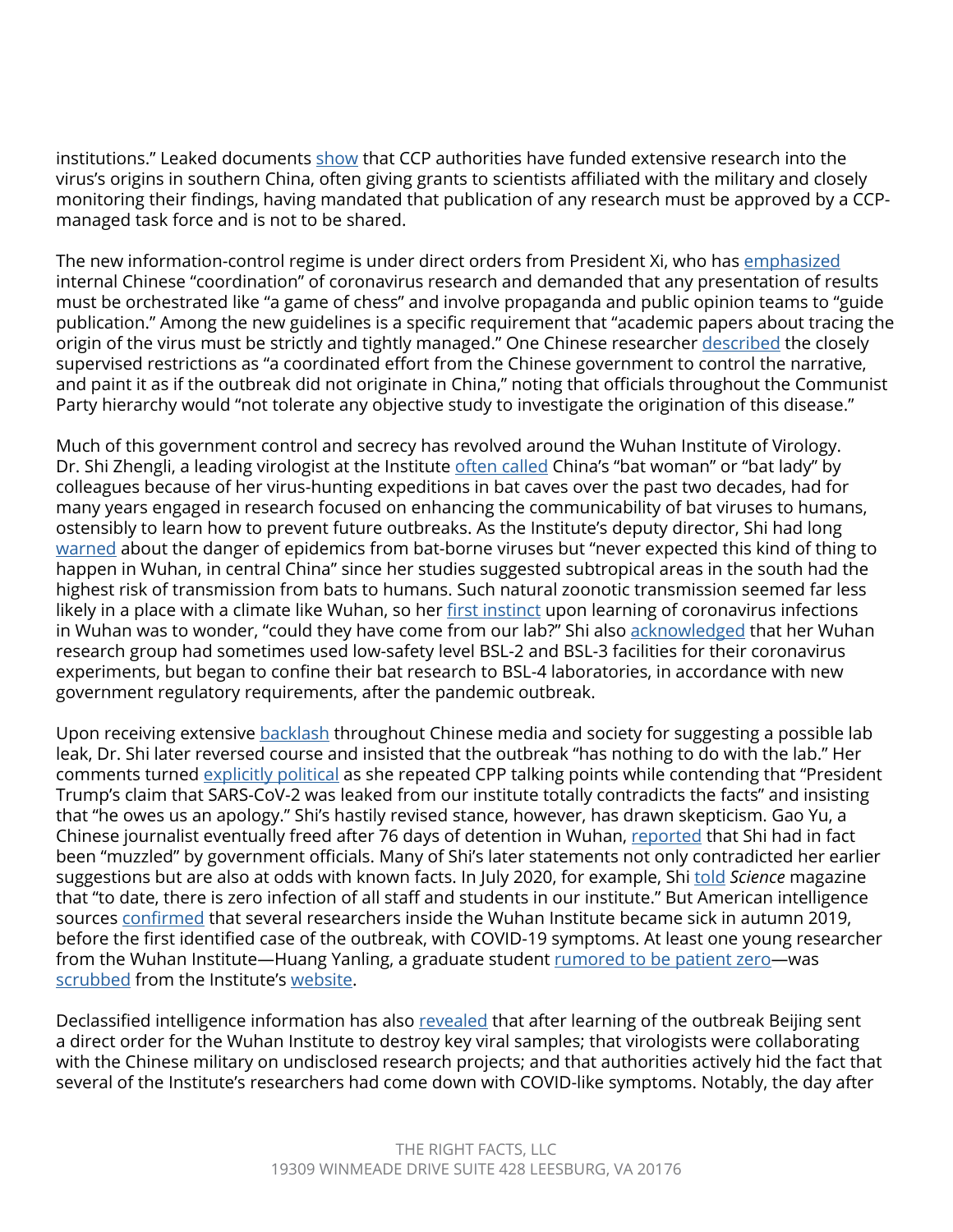CCP officials acknowledged the possibility of human-to-human transmission in January 2020, the Institute [applied](https://www.biospace.com/article/china-s-wuhan-institute-files-to-patent-the-use-of-gilead-s-remdesivir-for-coronavirus/) for a Chinese patent to use Remdesivir as a treatment for the new coronavirus.

Although scientists at the Wuhan Institute had [almost immediately](https://www.washingtonpost.com/opinions/2021/03/04/covid-trump-xi-josh-rogin/) mapped the virus's genome and knew it was both dangerous and highly contagious, Chinese officials ordered Institute staff not share anything with American or other foreign researchers. Instead, Major General Chen Wei, the Chinese military's ["ultimate expert](https://www.washingtontimes.com/news/2020/feb/16/chinese-maj-gen-chen-wei-takes-leading-role-in-cor/)" in biological weapons, was [assigned](https://www.scmp.com/news/china/military/article/3064677/meet-major-general-chinas-coronavirus-scientific-front-line) to take over the Institute's operations. Early information about the virus's genome was critical to containing its spread, but Chinese authorities continued to withhold the data. On January 5, the Shanghai Public Health Clinical Center alerted Chinese authorities that it had also successfully identified and mapped the genome of the new virus. Beijing forbade that agency from sharing the information as well. Six days later, the Shanghai researchers defied that order and [released the genome publicly.](https://www.scmp.com/news/china/society/article/3052966/chinese-laboratory-first-shared-coronavirus-genome-world-ordered) The lab was shut down the following day for "rectification."

More than a year after the initial outbreak, the typically diplomatic U.S. State Department formally [asserted](https://2017-2021.state.gov/fact-sheet-activity-at-the-wuhan-institute-of-virology/index.html) that the Chinese government had "systematically prevented a transparent and thorough investigation of the COVID-19 pandemic's origin," noting that officials had instead devoted "enormous resources to deceit and disinformation." Jake Sullivan, the new National Security Advisor, likewise [complained](https://www.scmp.com/news/china/diplomacy/article/3121690/china-hits-back-us-over-who-coronavirus-mission) that the Chinese had "not offered the requisite transparency that we need." Nearly two years into the global pandemic, China [has resisted](https://apnews.com/article/coronavirus-pandemic-joe-biden-science-health-china-2fe4518ac7aef9b54ea4329385d121c4?utm_source=newsletter&utm_medium=email&utm_campaign=newsletter_axiospm&stream=top) global pressure to cooperate with meaningful investigation into its origins or provide access to genetic sequences of coronaviruses kept at the Wuhan Institute.

Instead, Beijing has engaged in a propaganda and misinformation offensive. Chinese Foreign Ministry spokesman Zhao Lijian [characterized](https://abcnews.go.com/Technology/wireStory/trump-aides-float-outlier-theory-origins-coronavirus-70193245) suggestions of a possible Wuhan lab leak as made "simply to confuse the public, divert attention, and shirk responsibility" in other quarters. Zhao and his colleagues offered wild allegations against other countries to obscure China's role in the outbreak. An editorial in the CCP-controlled *Global Times* [described](https://www.bbc.com/news/world-asia-china-57268111) proponents of a lab leak as "extremely paranoid" and insisted that the virus reached Wuhan on frozen meat from South-East Asia. In one [tweet](https://twitter.com/zlj517/status/1238111898828066823) Zhao suggested that "it might be [the] US army who brought the epidemic to Wuhan." He also [retweeted](https://twitter.com/zlj517/status/1238269193427906560) an [article](https://www.globalresearch.ca/covid-19-further-evidence-virus-originated-us/5706078) that claimed, without evidence, that U.S. troops could have spread the virus when they attended the World Military Games in Wuhan in October 2019. Chinese scientists even submitted a paper to the *Lancet* claiming that "Wuhan is not the place where human-to-human Sars-CoV-2 transmission first happened" and suggesting instead that the virus may have originated "in the Indian subcontinent."

# **Concealing Early Signs of the Outbreak**

Not only did Chinese officials suppress or destroy evidence as to COVID-19's origin, they initially sought to hide the fact that the virus existed at all. As Chinese scientists worried over the possibility of a lab leak, the government's first line of defense was simply to deny there was any problem. Officials in Wuhan and beyond [knew](https://www.nytimes.com/2020/02/01/world/asia/china-coronavirus.html) by early December 2019 that local citizens and medical personnel were getting sick with a new coronavirus. Even at its earliest stages, the virus was [spreading](https://www.wsj.com/articles/how-it-all-started-chinas-early-coronavirus-missteps-11583508932) to people with no wet market exposure, a clear indication of human-to-human transmission. Yet even by the end of the month, an official statement from the Wuhan branch of the National Health Commission [insisted](https://www.wsj.com/articles/how-it-all-started-chinas-early-coronavirus-missteps-11583508932) that its investigation had "not found any obvious human-to-human transmission or infection of medical staff" and asserted that the mysterious malady was "preventable and controllable." By January 2, the Wuhan Institute of Virology [had](https://www.wsj.com/articles/how-it-all-started-chinas-early-coronavirus-missteps-11583508932) identified and mapped the new virus's genetic sequence—an important step toward containing the epidemic and designing a vaccine—but Chinese officials continued for weeks to sow confusion about the virus and deny its capacity to spread.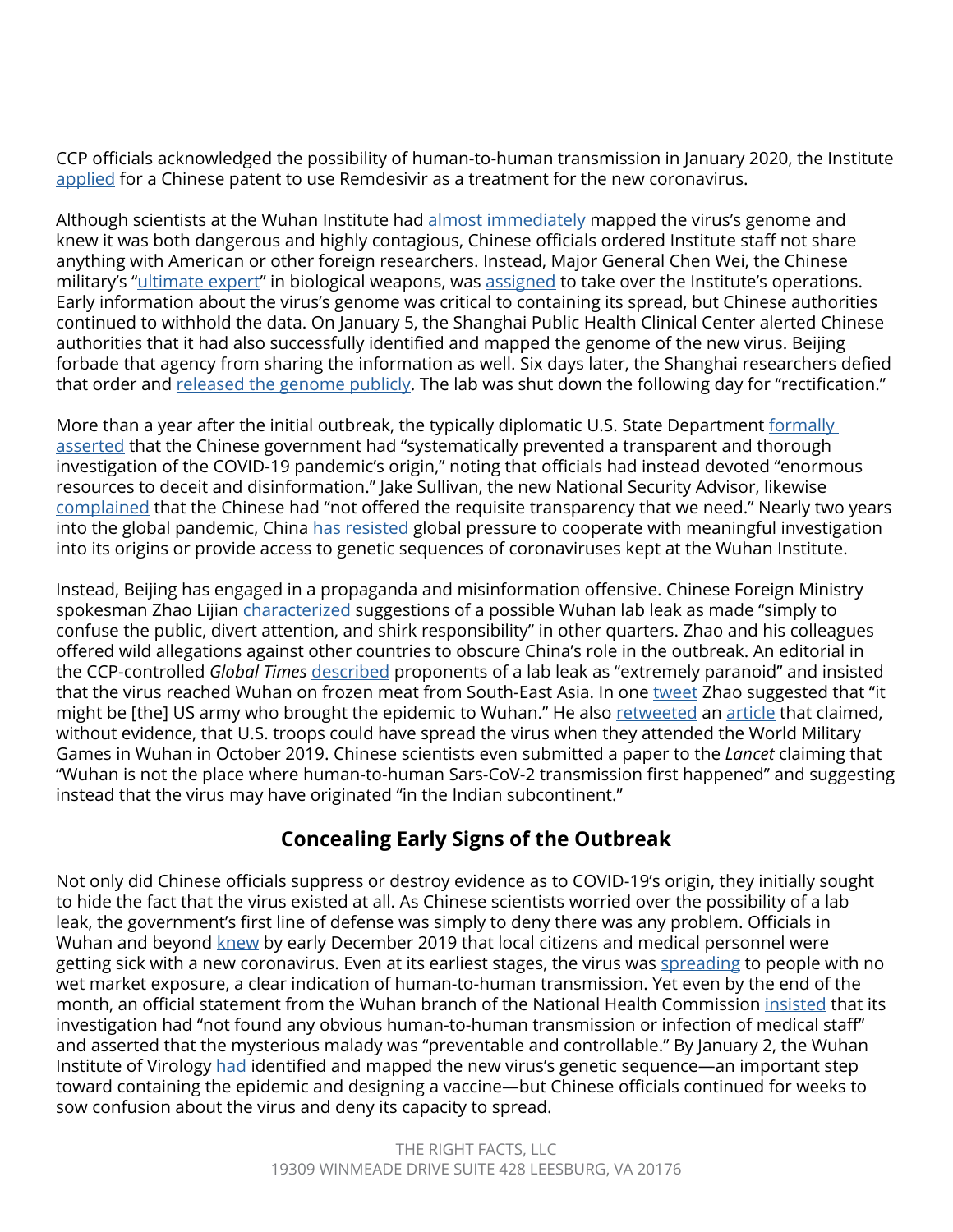In the meantime, thousands of sick patients had [overwhelmed](https://www.nytimes.com/2020/01/27/world/asia/27china-coronavirus-health.html) Wuhan-area medical clinics and healthcare facilities. Videos and photographs circulated on Chinese social media [showing](https://www.nytimes.com/2020/01/25/world/asia/china-coronavirus-photos.html) hospital corridors lined with patients, some of whom appeared to be dead. Government officials moved quickly to contain the domestic unrest and hide the true extent of the situation from onlookers. Chinese internet censors [erased references](https://www.washingtonpost.com/opinions/2021/03/04/covid-trump-xi-josh-rogin/) to things like "Wuhan unknown pneumonia" and "SARS variation," and [blocked](https://www.bbc.com/news/world-asia-china-51732042) anything critical of the government's response from communications apps like WeChat. Although on-theground experience (as well as what we now know about COVID-19 hospitalization rates) suggested there were likely tens of thousands of cases in Wuhan at the beginning of January, official [government data](https://www.reuters.com/article/us-china-health-pneumonia/chinese-officials-investigate-cause-of-pneumonia-outbreak-in-wuhan-idUSKBN1YZ0GP) showed a total of 27 infections and no deaths from what it described as isolated instances of "viral pneumonia."

As Wuhan doctors learned enough to sound the alarm, their efforts were stymied by both national and local officials as the crisis became enmeshed in geopolitical considerations. In an effort to cover up the escalating outbreak, CCP leaders silenced healthcare workers and punished those who tried to warn the public. A Wuhan doctor, Li Wenliang, who raised early alarms about the developing outbreak in a group chat with former medical school classmates, was [swiftly interrogated](https://www.wsj.com/articles/chinese-doctor-who-issued-early-warning-on-virus-dies-11581019816?mod=hp_lead_pos7&mod=article_inline) by hospital managers and party disciplinary officials. He was [accused](https://www.bbc.com/news/world-asia-china-51403795) of "making false comments" that had "severely disturbed the social order"—for noting several cases of a SARS-like virus and encouraging fellow doctors to wear protective clothing to avoid infection. Shortly before he was silenced and forced to write a public statement criticizing himself and admitting to "illegal behavior," Li [explained](https://www.wsj.com/articles/chinese-doctor-who-issued-early-warning-on-virus-dies-11581019816?mod=hp_lead_pos7&mod=article_inline) to the *Beijing Youth Daily* that authorities "told me not to publish any information about [the virus] online."

Li, who ultimately died of COVID-19, was one of at least [eight people](https://www.bbc.com/news/world-asia-china-51403795) in Wuhan who police were investigating for "spreading rumors" about the virus. Twitter posts praising Li as a "whistleblower" were [deleted](https://www.wsj.com/articles/chinese-doctor-who-issued-early-warning-on-virus-dies-11581019816?mod=hp_lead_pos7&mod=article_inline) within hours and CCP-aligned editors at the Global Times sought to obscure the circumstances of his subsequent death from the virus. Officials also [issued](http://hsdl.org/?view&did=846088) a discipline notice for a nurse in Taizhou who was punished for discussing the COVID-19 outbreak with classmates and family via WeChat, revealing the widespread nature of the government's crackdown on medical professionals. "We knew then that the government was lying, but we didn't know why they needed to lie," a Wuhan doctor [told](https://www.wsj.com/articles/how-it-all-started-chinas-early-coronavirus-missteps-11583508932) *Wall Street Journal* reporters.

Chinese government authorities wouldn't even publicly confirm the outbreak of a new coronavirus until January 9, two days after it was [definitively reported](https://www.wsj.com/articles/new-virus-discovered-by-chinese-scientists-investigating-pneumonia-outbreak-11578485668?mod=article_inline) by American media outlets. Only after a WHO official told the press on January 14 that there could be "limited human-to-human transmission, potentially among families," did Chinese officials adjust their language—while still [insisting](https://www.wsj.com/articles/how-it-all-started-chinas-early-coronavirus-missteps-11583508932) that "the risk of humanto-human transmission is low."

Senior Chinese leaders, [aware](https://apnews.com/article/virus-outbreak-health-ap-top-news-international-news-china-clamps-down-68a9e1b91de4ffc166acd6012d82c2f9) of the virus weeks before they acknowledged the outbreak or warned the public, allowed community activities that accelerated likely transmission. Even after Chinese President Xi Jinping had [privately ordered](https://www.wsj.com/articles/how-it-all-started-chinas-early-coronavirus-missteps-11583508932) officials on January 7 to control what they knew was a growing contagion, authorities reassured the public that the virus could not spread between humans and went ahead with large-scale meetings and celebrations. Hubei province and its capital, Wuhan, [continued holding](https://www.wsj.com/articles/how-it-all-started-chinas-early-coronavirus-missteps-11583508932) annual sessions of their local legislative and advisory bodies between January 6 and 17. Government officials announced no new cases of the virus during that period, typically a time when local authorities seek to suppress bad news, and [seemed](https://www.dailymail.co.uk/news/article-8210951/Beijing-authorities-hushed-findings-Chinese-scientist.html) "more focused on the success of a key Communist Party meeting" than concerns over the virus.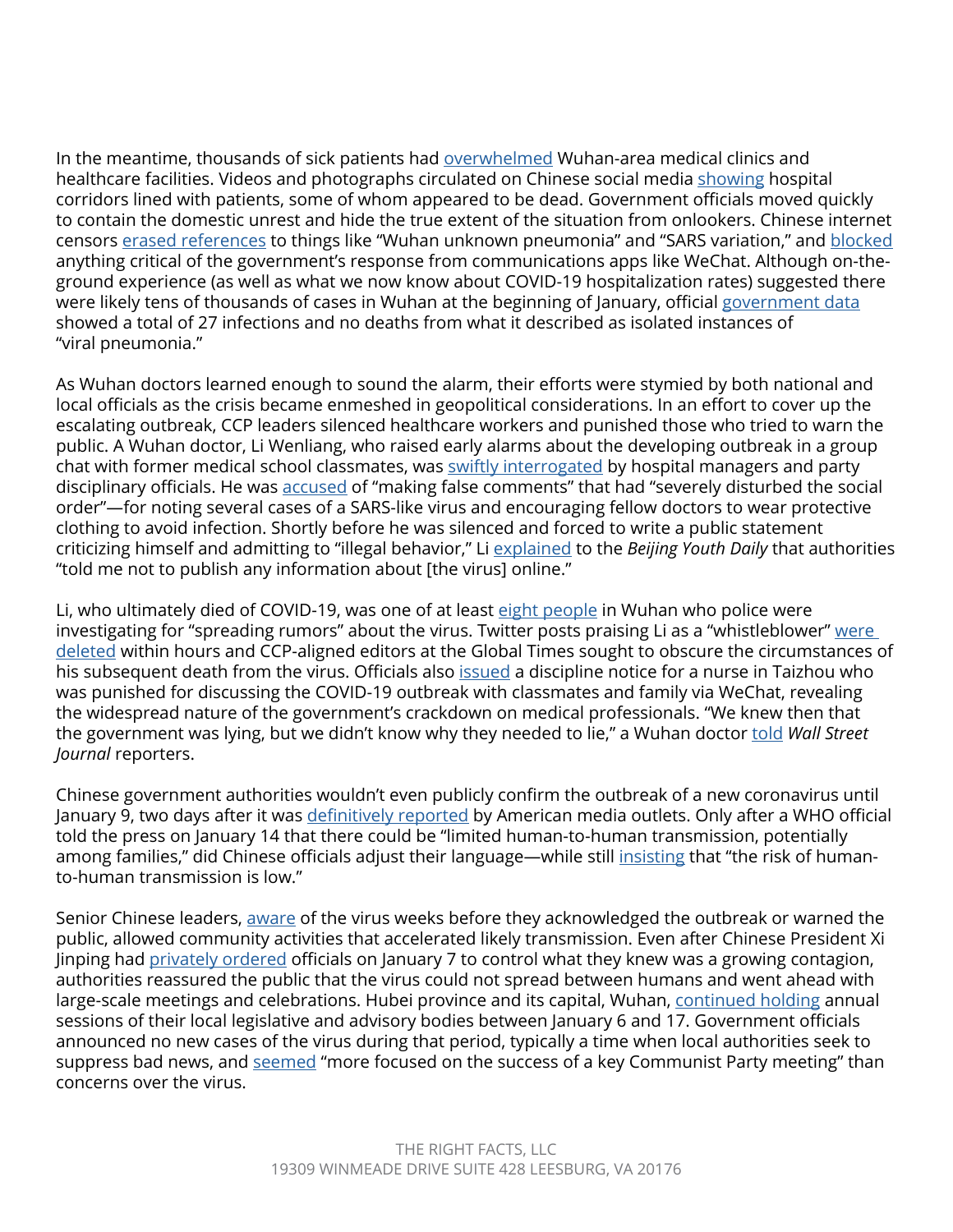In accord with national directives, local officials [went ahead](https://www.wsj.com/articles/china-contends-with-questions-over-response-to-viral-outbreak-11579825832?mod=article_inline) on January 18 with a city-wide Chinese Lunar New Year banquet involving tens of thousands of families in Wuhan posing together for group photos and using chopsticks to share dishes. According to Lianchao Han, a prominent [commentator](https://www.dailymail.co.uk/news/article-8210951/Beijing-authorities-hushed-findings-Chinese-scientist.html), "they thought it could be controlled, and also President Xi Jinping demanded not to spoil the Chinese New Year." Throughout December and January, national authorities also [allowed](https://www.scmp.com/news/china/society/article/3047720/chinese-premier-li-keqiang-head-coronavirus-crisis-team-outbreak) roughly [five million](https://www.chinadaily.com.cn/a/202001/27/WS5e2dcd01a310128217273551.html) people to leave Wuhan without any health screening, in part because Beijing waited until January 20 even to [acknowledge](https://www.bbc.com/news/world-52573137) that the virus was spreading between humans. As a result, it had been transmitted far and wide by the time officials [locked down](https://www.bbc.com/news/world-52573137) Wuhan and three other cities on January 23. Travel restrictions and lockdowns within China, which at the time amounted to the largest quarantine in history, [appear](https://www.tandfonline.com/doi/full/10.1080/22221751.2020.1760143) to have slowed the coronavirus spread inside the country's borders. But the global consequences of China's early actions were severe, [especially](https://economictimes.indiatimes.com/blogs/Whathappensif/how-china-locked-down-internally-for-covid-19-but-pushed-foreign-travel/) as international flights from Wuhan remained [plentiful](https://www.nytimes.com/2020/04/04/us/coronavirus-china-travel-restrictions.html) even as Beijing imposed strict domestic travel restrictions to protect its own population.

Chinese disinformation and deception was so stark that the *New York Times* [concluded](https://www.nytimes.com/2020/02/01/world/asia/china-coronavirus.html) on February 1 that "officials chose to put secrecy and order ahead of openly confronting the growing crisis to avoid public alarm and political embarrassment." In April 2020, the Five Eyes intelligence consortium—comprised of the United States, United Kingdom, Canada, Australia, and New Zealand—offered a [scathing assessment](https://www.reuters.com/article/health-coronavirus-britain-china-fiveyes/uk-refuses-to-comment-on-intelligence-dossier-on-chinas-coronavirus-response-idUSS8N2C502J) of the Chinese coronavirus response as "an assault on international transparency." The European Union issued a [similarly critical report](https://www.nytimes.com/2020/04/24/world/europe/disinformation-china-eu-coronavirus.html) detailing numerous actions that amounted to "a global disinformation campaign to deflect blame for the outbreak of the pandemic and improve its international image," before bowing to pressure from Beijing, a key trading partner, and revising the report. A highly regarded epidemiology expert, Zhong Nanshan, likewise [criticized](https://www.wsj.com/articles/how-it-all-started-chinas-early-coronavirus-missteps-11583508932) his country's official response and suggested that if the government had been forthcoming with accurate information, "the number of sick would have been greatly reduced." Some U.S. analysts have even [suggested](http://hsdl.org/?view&did=846088) that the global pandemic "could have been prevented if the CCP acted in a transparent and responsible manner" at the outset.

# **A Complicit World Health Organization**

World Health Organization (WHO) leaders likewise downplayed the virus and were slow to acknowledge evidence of its severity and transmissibility. In late January 2020, as cases ravaged Wuhan and began to spread far beyond China, WHO Director General Tedros Adhanom Ghebreyesus [insisted](https://www.nytimes.com/2020/01/23/health/china-virus-who-emergency.html) that it had "not yet become a global health emergency" and argued against restricting travel. For months in the spring and summer of 2020, WHO officials [dismissed](https://www.nytimes.com/2020/06/27/world/europe/coronavirus-spread-asymptomatic.html?action=click&module=Spotlight&pgtype=Homepage) the risk of asymptomatic coronavirus spread, instead pushing what commentors described as "misleading and contradictory claims" in the face of significant evidence otherwise. WHO representatives were also inexplicably [reluctant](https://www.nytimes.com/2020/07/04/health/239-experts-with-one-big-claim-the-coronavirus-is-airborne.html) to accept mounting indications that the virus was airborne, vigorously promoting handwashing rather than facemasks or ventilation as a primary prevention strategy, despite limited evidence (then and now) for transmission via surfaces. Such baffling behavior left even the *New York Times* to [acknowledge](https://www.nytimes.com/2020/09/30/world/europe/ski-party-pandemic-travel-coronavirus.html?referringSource=articleShare) that many of the WHO's pronouncements were "never based on hard science."

While praising Beijing's response to the coronavirus outbreak, the WHO also kowtowed to Chinese officials and sacrificed opportunities to examine key evidence of the virus's origins. In mid-February 2020, a WHO team arrived in China to study the spate of illnesses and investigate how the virus was transmitted to humans. Although the team's director declared that his priority was to determine the virus's "source," WHO leaders quietly sidelined their own experts and [agreed to China's terms:](https://www.nytimes.com/2020/11/02/world/who-china-coronavirus.html) investigators would not question Beijing's initial response and there would be limited inquiry into the virus's origins. After spending 14 days in quarantine upon arrival in China, the WHO team was [limited](https://www.washingtonpost.com/world/asia_pacific/coronavirus-who-china-investigation-wuhan/2021/02/09/2af3c44c-6a79-11eb-a66e-e27046e9e898_story.html)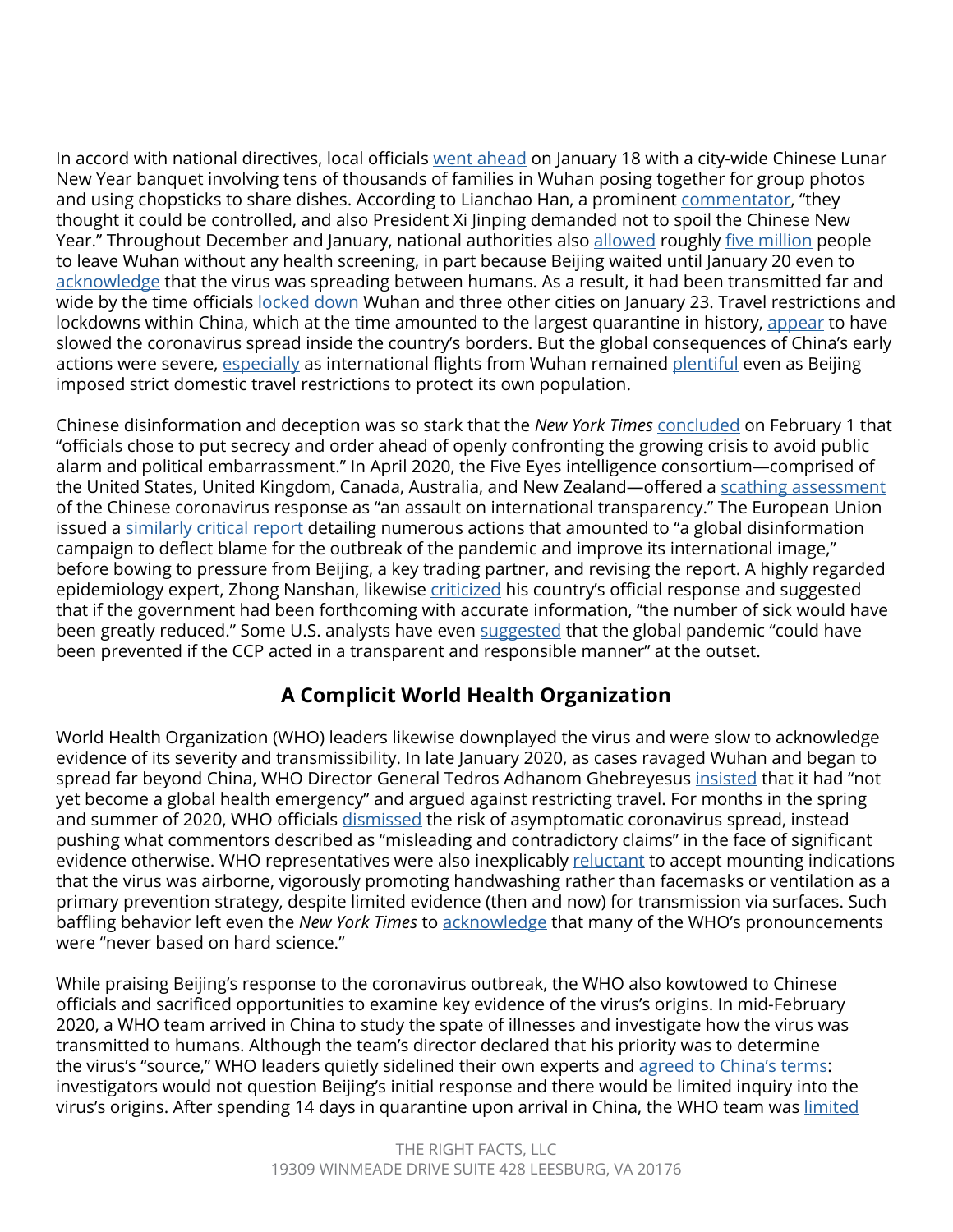to less than two weeks of on-site investigation. Investigators [reportedly](https://www.cbsnews.com/news/covid-19-wuhan-origins-60-minutes-2021-03-28/) spent only three hours at the Wuhan Institute and were not given access to records or samples or key personnel. Nor were scientists [permitted](https://www.nytimes.com/2020/11/02/world/who-china-coronavirus.html) to visit the Wuhan market where the outbreak was supposed to have originated.

Instead, WHO leaders agreed that in most instances Chinese officials would do the primary investigation and share their findings with the international experts—even though China had formally ruled out a lab leak long before the WHO team arrived in Wuhan. This concession shaped the composition of WHO personnel assigned to the investigation. Although there had been several prior accidental lab leaks of viruses in China, some of which had led to infection and even death, [no one](https://www.cbsnews.com/news/covid-19-wuhan-origins-60-minutes-2021-03-28/) on the WHO team was trained in formal methods to investigate a lab leak. Dominic Dwyer, an Australian member of the WHO team, later [confirmed](https://www.nature.com/articles/d41586-021-00375-7) that "the group wasn't designed to go and do a forensic examination of lab practice" and, given severe limitations on the scope of its investigation, team members could "never know" if information and analysis from the Chinese was complete or accurate.

The WHO research team's perceived lack of independence and its "enthusiastic praise" for Chinese officials led [many to wonder](https://www.washingtonpost.com/world/asia_pacific/coronavirus-who-china-investigation-wuhan/2021/02/09/2af3c44c-6a79-11eb-a66e-e27046e9e898_story.html) whether the agency was simply acting on China's behalf. Some [suggested](https://www.businessinsider.com/mike-pompeo-who-workd-health-organisation-tedros-china-2020-7), citing intelligence reports, that WHO Director-General Ghebreyesus had effectively been "bought by the Chinese government." Ghebreyesus, the first Director-General who is not a medical doctor, had been [widely accused](https://www.nytimes.com/2017/05/13/health/candidate-who-director-general-ethiopia-cholera-outbreaks.html) of covering up at least three cholera epidemics for political reasons during his tenure as Ethiopia's Health Minister and had ascended to head the WHO only with vigorous [support](https://www.cfr.org/blog/who-and-china-dereliction-duty) from China. From the outset, Ghebreyesus and his staff [effusively lauded](https://khn.org/morning-breakout/who-effusively-praises-china-for-setting-a-new-standard-in-outbreak-response-critics-beg-to-differ/) China for "setting a new standard" in response to the coronavirus outbreak.

The WHO's eventual investigative report, which was subject to pre-approval by Chinese authorities, largely conformed to China's coronavirus narrative and public messaging. Most notably, the report [dismissed](https://www.washingtonpost.com/world/asia_pacific/coronavirus-who-china-investigation-wuhan/2021/02/09/2af3c44c-6a79-11eb-a66e-e27046e9e898_story.html) the notion that the virus could have accidentally leaked from a Wuhan laboratory as "extremely unlikely." The joint WHO-China team of researchers also indicated it [would not recommend](https://www.washingtonpost.com/world/asia_pacific/coronavirus-who-china-investigation-wuhan/2021/02/09/2af3c44c-6a79-11eb-a66e-e27046e9e898_story.html) further investigation into the possibility of a lab leak. At the time the report was released to the public, Peter Embarek, the Danish food safety expert leading the WHO team, [said](https://www.washingtonpost.com/world/asia_pacific/coronavirus-who-china-investigation-wuhan/2021/02/09/2af3c44c-6a79-11eb-a66e-e27046e9e898_story.html) he and his colleagues were "satisfied with answers about safety" at the Wuhan Institute and did not believe additional inquiry was warranted. Even skeptics of the lab-leak theory [found](https://www.washingtonpost.com/world/2021/08/12/who-origins-embarek/) its outright dismissal in the WHO report "a surprise" and 18 leading scientists [signed a letter](https://www.newsweek.com/18-scientists-including-one-who-worked-wuhan-lab-say-covid-lab-leak-theory-needs-study-1591649) in the journal *Science* rejecting the report's conclusions and calling for further investigation.

Several months after the report's public release, however, Embarek [acknowledged](https://www.washingtonpost.com/world/2021/08/12/who-origins-embarek/) that Chinese researchers on the team had strenuously resisted linking the pandemic's origin to a research laboratory in Wuhan. Chinese officials "didn't want anything about the lab" to be part of the investigation, he confirmed, and insisted that since in their view a lab leak "was impossible" there was "no need to waste time on that." Embarek later [told](https://www.washingtonpost.com/world/2021/08/12/who-origins-embarek/) Danish reporters that Chinese scientists had pushed not to include any mention of the lab-leak theory in the report, but that his Chinese counterpart eventually agreed to include some discussion of such a possibility "on the condition we didn't recommend any specific studies to further that hypothesis." During a [separate interview](https://www.science.org/content/article/politics-was-always-room-who-mission-chief-reflects-china-trip-seeking-covid-19-s) with *Science* magazine, Embarek noted that "politics was always in the room with us on the other side of the table," and hinted at the immense pressure he and other WHO researchers felt with as many as 60 Chinese colleagues pushing the investigation in preferred directions.

Leading commentators have [described](https://www.cbsnews.com/news/covid-19-wuhan-origins-60-minutes-2021-03-28/) the WHO effort as a "charade" and "essentially a highly-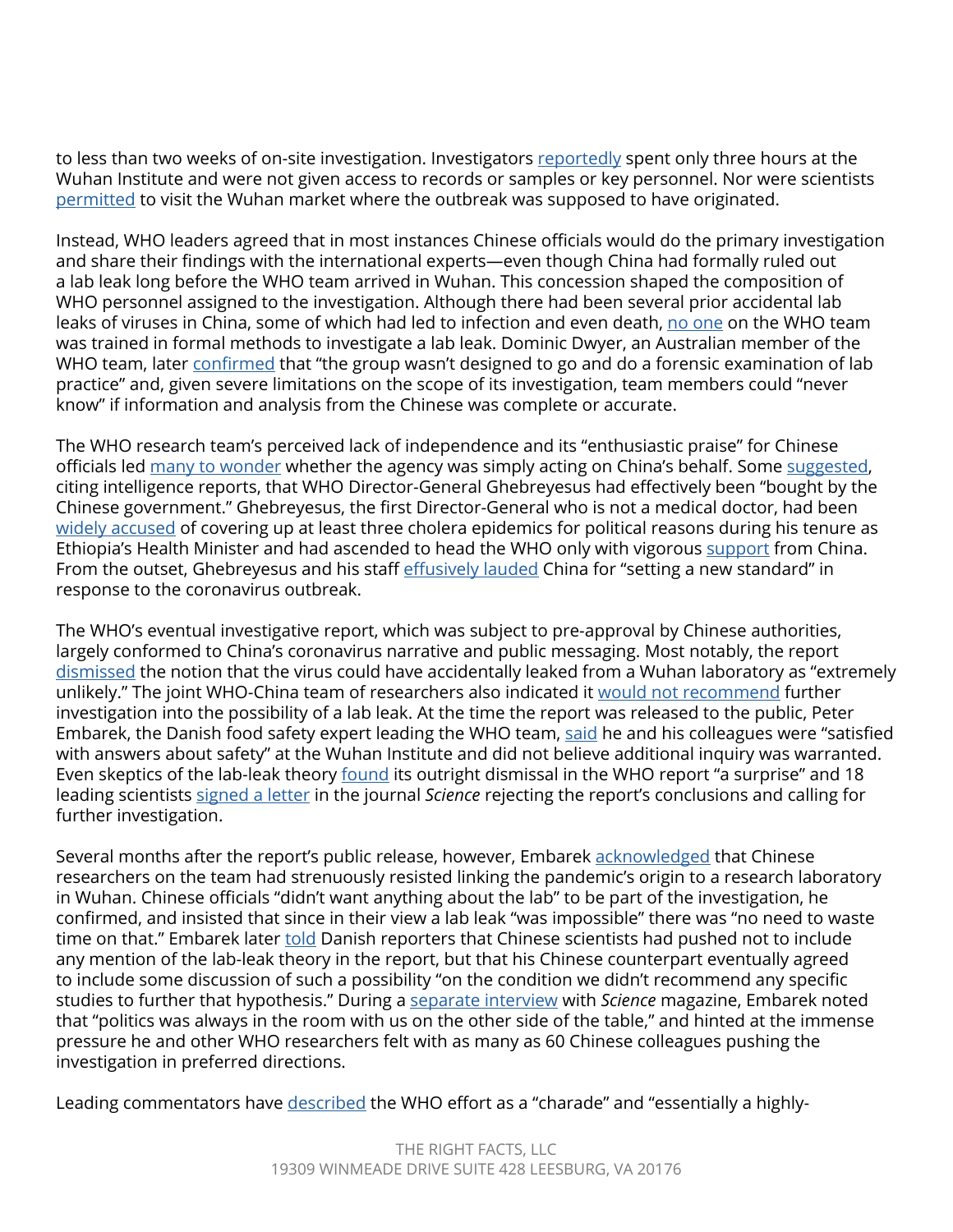chaperoned, highly-curated study tour" rather than a meaningful investigation. Even those experts who may have wished to examine COVID's origins in a rigorous or systematic way only saw what the Chinese government wanted them to see. David A. Relman, a microbiologist at Stanford University, was among many scientists to [note](https://www.washingtonpost.com/world/asia_pacific/coronavirus-who-china-investigation-wuhan/2021/02/09/2af3c44c-6a79-11eb-a66e-e27046e9e898_story.html) that an investigation in which "the only information you're allowing to be weighed is provided by the very people who have everything to lose by revealing such evidence" does not "come close to passing the sniff test." Even media outlets that initially provided WHO pronouncements with favorable coverage later **[acknowledged](https://www.nytimes.com/2020/09/30/world/europe/ski-party-pandemic-travel-coronavirus.html?referringSource=articleShare)** that the organization's posture was "about politics and economics more than public health."

# **The American Scientific Establishment's Self-Interest**

Throughout much of the American scientific community, there was an unmistakable resistance to the idea that COVID-19 may have originated at a research laboratory in Wuhan near where the first cases were observed. The pressure on researchers in the global health community to toe this line in public, especially for those whose jobs or grants depend on government funding, was enormous. Veteran science reporter Nicholas Wade, who served as both a writer and editor at *Nature, Science*, and the *New York Times*, [put it plainly](https://thebulletin.org/2021/05/the-origin-of-covid-did-people-or-nature-open-pandoras-box-at-wuhan/): "Careers can be destroyed for stepping out of line. Any virologist who challenges the community's declared view risks having his next grant application turned down by the panel of fellow virologists that advises the government on grant distribution agency."

Kristian Andersen, an infectious-disease expert at Scripps Research who began tracking the virus in January 2020, found the rate of transmission [extremely unusual](https://www.newyorker.com/science/elements/the-mysterious-case-of-the-covid-19-lab-leak-theory) for something Chinese scientists claimed had developed in the wild. "This, almost from Day One, appeared like a human virus." On January 31, he [wrote an email](https://www.newsweek.com/fauci-emails-experts-covid-could-look-engineered-1596738) to Dr. Anthony Fauci and others at the National Institutes of Health, noting that the genome had "unusual features" that enhanced transmissibility among humans. These characteristics seemed "inconsistent with expectations from evolutionary theory," he wrote, "and (potentially) look engineered." Despite such private observations, however, Anderson and his colleagues [said publicly](https://www.wsj.com/articles/fauci-email-bolsters-the-lab-leak-theory-11622830092) that COVID-19 could not have been engineered in a lab and must have emerged from nature.

Chinese efforts to distract from a possible Wuhan lab leak benefitted from this immediate [insistence](https://www.city-journal.org/on-covid-19-origins-elites-followed-politics-not-science?wallit_nosession=1) by leaders of the American scientific community that COVID-19 had emerged from nature. Among the most outspoken was Peter Daszak, the Canadian-born president of EcoHealth Alliance and a Chinese-approved member of the WHO investigative team. In February 2021, Daszak [personally](https://usrtk.org/wp-content/uploads/2020/11/The_Lancet_Emails_Daszak-2.6.20.pdf) organized a prominent [letter](https://www.thelancet.com/journals/lancet/article/PIIS0140-6736(20)30418-9/fulltext) published in the *Lancet*, signed by a collection of scientists and public health professionals, condemning "conspiracy theories suggesting that COVID-19 does not have a natural origin" and dismissing suggestions of a possible lab leak as "misinformation."

The early *Lancet* letter established the scientific community's conventional wisdom about the virus's origins. It also defended China's "remarkable" response, claiming that Chinese officials had "worked diligently and effectively to . . . share their results transparently with the global health community." The signatories emphasized standing "in solidarity with all scientists and health professionals in China who continue to save lives and protect global health." In an [opinion piece](https://www.theguardian.com/commentisfree/2020/jun/09/conspiracies-covid-19-lab-false-pandemic) in the *Guardian* newspaper, Daszak personally implored the public to "ignore the conspiracy theories" about the Wuhan Institute since "scientists know COVID-19 wasn't created in a lab." He [told](https://www.science.org/content/article/scientists-strongly-condemn-rumors-and-conspiracy-theories-about-origin-coronavirus) *Science* magazine he felt duty-bound to "stand up and support colleagues who are being attacked and threatened daily by conspiracy theorists."

Over the course of his public relations efforts, however, Daszak did not disclose that EcoHealth had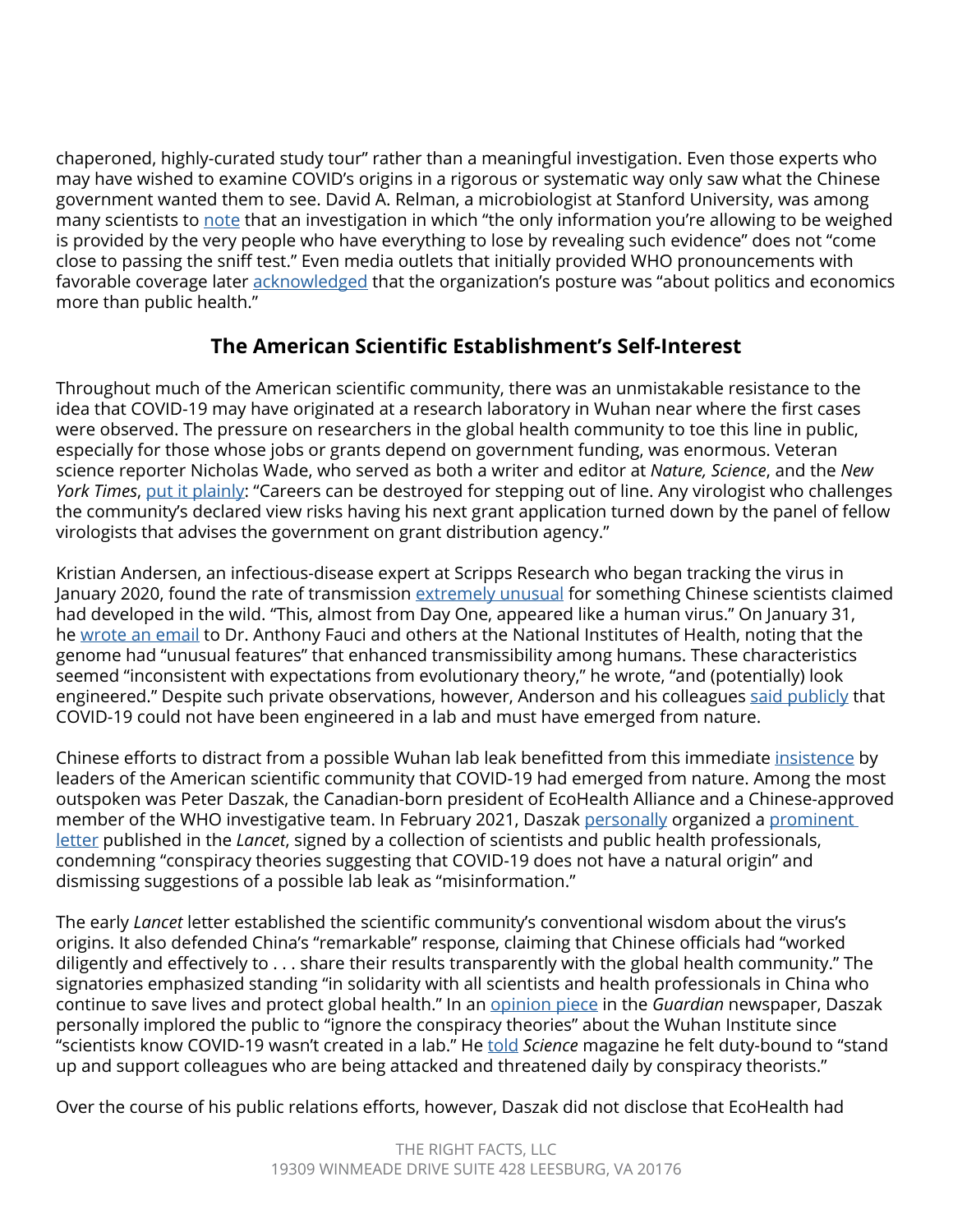[received](https://taggs.hhs.gov/Detail/AwardDetail?arg_AwardNum=R01AI110964&arg_ProgOfficeCode=104) \$3.7 million in NIH grants to fund intensive coronavirus research at the Wuhan Institute. Instead, he gave [interviews](https://twitter.com/WorldInsight_TW/status/1359207627507462150?s=20) to multiple Chinese state-run outlets, often repeating CCP talking points. Eager to convey that the virus may have come from outside China, he [retweeted](https://twitter.com/globaltimesnews/status/1359156331769430028?s=20) the claim that "global experts are looking at Southeast Asia, including Cambodia, for potential origins of coronavirus." He went on the China Global Television Network (CGTN) to [suggest](https://twitter.com/tianwei/status/1359437247771119617?s=20) there was "good evidence" for the [largely discredited](https://www.nature.com/articles/d41586-021-00495-0) "cold chain hypothesis" that COVID might have arrived in Wuhan on frozen wildlife imported from abroad—a claim touted by Chinese government officials. Daszak also [told](https://www.globaltimes.cn/page/202102/1215460.shtml) the *Global Times* that "there was a virus from Thailand close to the SARS-CoV-2, and also Japan and Cambodia," claiming that EcoHealth was "already starting our work in tracing their origins" in those countries. During an interview in Wuhan, he [told the BBC](https://www.bbc.com/news/world-asia-china-55996728) that extensive surveillance work in China made a domestic source of the outbreak less likely and that "if you map that back it starts to point towards the border and we know that there is very little surveillance on the other side in the whole region of South East Asia."

In [interviews](https://www.cbsnews.com/news/covid-19-wuhan-origins-60-minutes-2021-03-28/) with American media after EcoHealth's involvement in coronavirus research at the Wuhan Institute had been made public, Daszak explained that a lab leak would have required that "the virus that causes COVID be in the lab," but he insisted that no such viruses had ever been present at the Wuhan Institute. EcoHealth [claimed](https://theintercept.com/2021/10/21/virus-mers-wuhan-experiments/) it was not involved in any work that included potential pandemic pathogens or viruses that carry a risk of uncontrolled spread between humans, and its leaders specifically denied having participated in studies of "human viruses." Throughout the first year of the pandemic, Daszak campaigned tirelessly to convince people that COVID-19 did not come from the Wuhan Institute but evolved naturally from animal-to-human transmission.

Many American public health officials followed this lead and some even appear to have coordinated messaging with Chinese authorities. A February 2020 [email](https://www.judicialwatch.org/wp-content/uploads/2021/03/DCNF-v-HHS-Nov-2020-00149.pdf) sent to NIH staff members interfacing with global outbreak officials at the WHO included a stark warning about information sharing: "IMPORTANT: Please treat this as sensitive and not for public communications until we have agreed communications with China." NIH officials [tailored](https://www.judicialwatch.org/wp-content/uploads/2021/02/DCNF-v-HHS-Nov-2020-00149-pg-161.pdf) confidentiality forms to correspond to China's terms and allowed Chinese officials to control the information flow. Emails from February 2020 also show that senior NIH officials continued to highlight likely COVID emergence at the Wuhan wet market despite having been [made aware](https://www.judicialwatch.org/wp-content/uploads/2021/02/DCNF-v-HHS-Nov-2020-00149-pgs-194-196.pdf) of a diagnosed case in early December 2019, something inconsistent with the Chinese narrative that the outbreak started at the market in late December.

# **Anthony Fauci's Involvement**

Amid the initial search to determine the source of COVID-19, two of the U.S. government's top public health officials, Dr. Francis Collins and Dr. Anthony Fauci, consistently asserted that the virus had almost certainly emerged from nature. From his perch as head of the National Institutes of Health, Collins repeatedly sought to "debunk" suggestions of a Wuhan lab leak and <u>[touted](https://directorsblog.nih.gov/2020/03/26/genomic-research-points-to-natural-origin-of-covid-19/)</u> "scientific evidence that this novel coronavirus arose naturally," insisting that genomic comparisons left "little room to refute a natural origin for COVID-19." As longtime director of the NIH's National Institute of Allergy and Infectious Diseases (NIAID), Fauci toed the same line. In an early [interview](https://www.nationalgeographic.com/science/article/anthony-fauci-no-scientific-evidence-the-coronavirus-was-made-in-a-chinese-lab-cvd) with *National Geographic*, he was [definitive](https://www.cnn.com/2020/05/05/politics/fauci-trump-coronavirus-wuhan-lab/index.html) about coronavirus origins, insisting that the scientific evidence "very, very strongly" supported the notion that "this virus could not have been artificially or deliberately manipulated." Fauci stated emphatically that "everything about the stepwise evolution over time strongly indicates that [COVID-19] evolved in nature and then jumped species."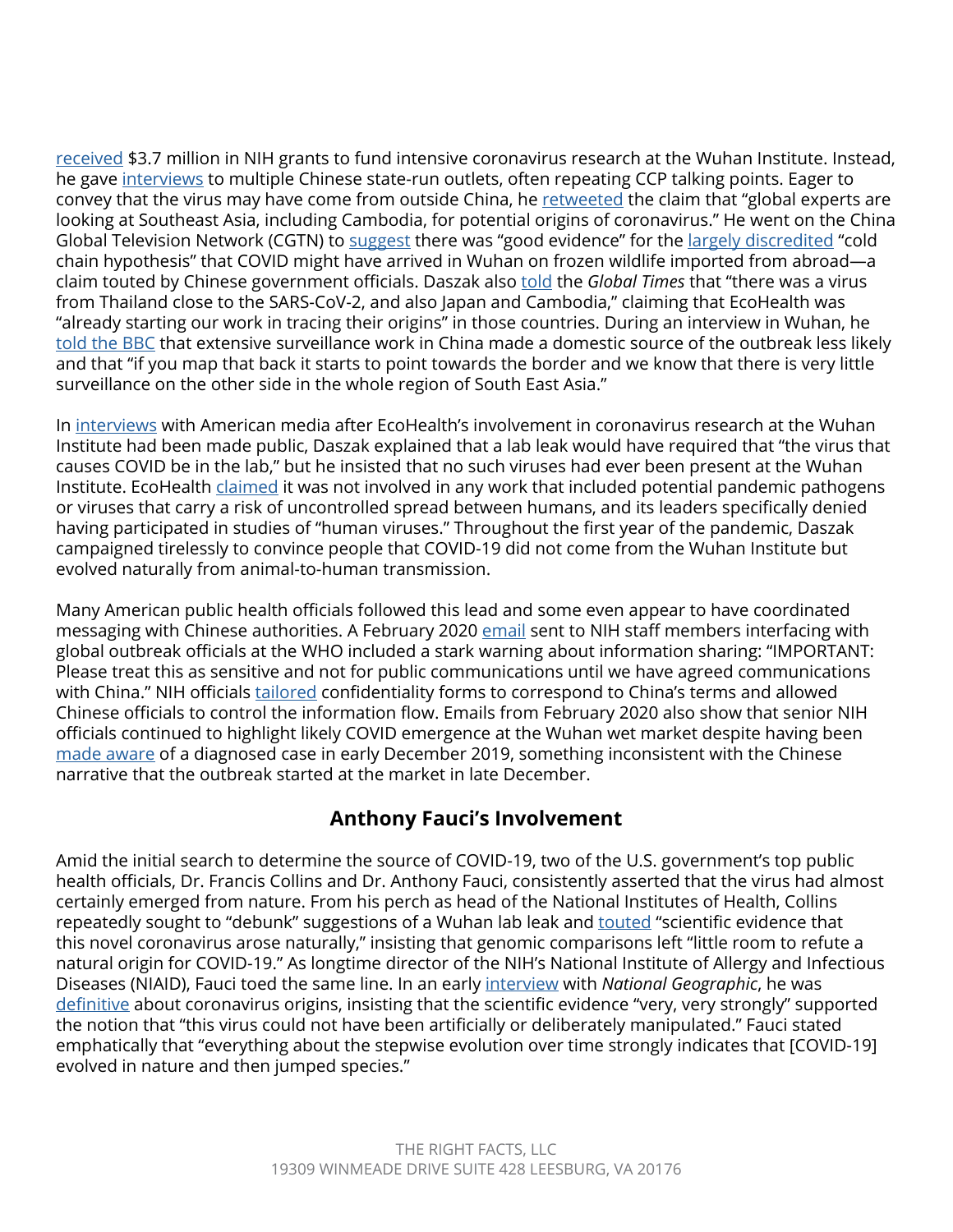Despite this steadfast public posture, the reality behind the scenes was more complicated. The January 2020 [email](https://www.newsweek.com/fauci-emails-experts-covid-could-look-engineered-1596738) from Kristian Andersen-noting that the virus had "unusual features" that seemed "inconsistent with expectations from evolutionary theory" and "(potentially) look engineered"—meant that Fauci knew from the outset that experts had significant doubts about the virus having emerged naturally. Scientists have since [noted](https://www.city-journal.org/new-evidence-for-lab-leak-hypothesis-of-covid-origins?wallit_nosession=1) the unique furin cleavage site between the S1 and S2 subunits of COVID-19's spike protein, enabling the virus to bind more efficiently to human cells and release its genetic material into them—a key [reason](https://www.nature.com/articles/s41564-021-00908-w) the virus is so easily transmissible. The cleavage site is found nowhere else in the entire genus of SARS-related beta coronaviruses, only in COVID-19, [strongly suggesting](https://www.city-journal.org/new-evidence-for-lab-leak-hypothesis-of-covid-origins?wallit_nosession=1) it did not arise naturally.

Fauci's response to Anderson's cautionary email about the virus's seemingly engineered characteristics has [struck some](https://www.foxnews.com/politics/fauci-emails-backlash) as curious. He [sent](https://www.documentcloud.org/documents/20793561-leopold-nih-foia-anthony-fauci-emails) his deputy, Hugh Achincloss, a paper on gain-of-function research coauthored by Ralph Baric and Shi Zhengli of the Wuhan Institute, along with an [email](https://www.dailysignal.com/2021/06/02/11-takeaways-from-faucis-emails-about-covid-19/) message expressing urgency: "It is essential that we speak this AM. Keep your cell phone on … read this paper … you will have tasks today that must be done." Auchincloss responded that the referenced research, which NIH had helped fund, had not gone through established safety protocols for "potential pandemic pathogens." The next day, Fauci organized a conference call with 11 virologists including Anderson who did work with—and were often funded by—NIH and NIAID. (A FOIA release of emails in the chain immediately resulting from the call are completely redacted.) Following the discussion, Andersen—who had raised the original warning to Fauci—did a complete about-face, [emailing](https://www.documentcloud.org/documents/20793561-leopold-nih-foia-anthony-fauci-emails) colleagues about the need to be "more firm" in rejecting the notion of "engineering" and suggesting that the lab-leak theory was being used by "crackpots."

The *Lancet* [letter](https://www.thelancet.com/journals/lancet/article/PIIS0140-6736(20)30418-9/fulltext) asserting COVID's natural origins soon followed, according to a carefully coordinated script. **[Emails](https://www.documentcloud.org/documents/20793561-leopold-nih-foia-anthony-fauci-emails) from Peter Daszak to Ralph Baric**, a leading gain-of-function researcher and co-author of the paper Fauci referenced, reveal a concerted effort to obscure the group's interest in diverting attention away from research at the Wuhan Institute. Daszak, Baric, and his Chinese co-author Shi Zhengli each of whom had direct ties to gain-of-function research in Wuhan—"should not sign this statement," Daszak wrote, "so it has some distance from us and therefore doesn't work in a counterproductive way." The letter, which [characterized suggestions](https://www.thelancet.com/journals/lancet/article/PIIS0140-6736(20)30418-9/fulltext) of a possible lab leak as "misinformation" and "conspiracy theories," was to be [publicized](https://www.documentcloud.org/documents/20793561-leopold-nih-foia-anthony-fauci-emails) "in a way that doesn't link it back to our collaboration," according to Daszak, so that the group could maximize the impression that it represented "an independent voice" confirming natural origins.

For well over a year, Fauci and his NIH/NIAID grantees maintained [more or less unequivocally](https://www.newsweek.com/what-fauci-said-wuhan-lab-2020-now-1595346) that the virus had emerged naturally, effectively ruling out a lab leak. Over the course of the summer of 2021, however, evidence began to appear in the public record that raised grave doubts about this position—in particular, [confirmation](https://www.wsj.com/articles/intelligence-on-sick-staff-at-wuhan-lab-fuels-debate-on-covid-19-origin-11621796228?mod=article_inline) that at least three researchers from the Wuhan Institute became sick enough with COVID-like symptoms in November 2019 that they sought hospital care. As the country's lead spokesman on issues relating to the pandemic, Fauci subtly [shifted his public rhetoric](https://www.newsweek.com/what-fauci-said-wuhan-lab-2020-now-1595346) to allow for the possibility of a lab leak. At a White House briefing on May 25, two days after the new reporting on Wuhan Institute illnesses, he [suggested](https://www.newsweek.com/what-fauci-said-wuhan-lab-2020-now-1595346) it was still "more likely" that the virus originated as a "natural occurrence," but conceded that "we don't know 100 percent what the origin is." Government officials, including Fauci, [were aware](https://2017-2021.state.gov/fact-sheet-activity-at-the-wuhan-institute-of-virology/index.html) many months earlier that staff at the Wuhan Institute had shown symptoms consistent with COVID-19 in late 2019, but it was only when this information was later made public that Fauci [backed away](https://www.newsweek.com/timeline-what-dr-fauci-has-said-about-wuhan-lab-covids-origins-1594698) from characterizing a potential lab leak as a "conspiracy theory" and conceded that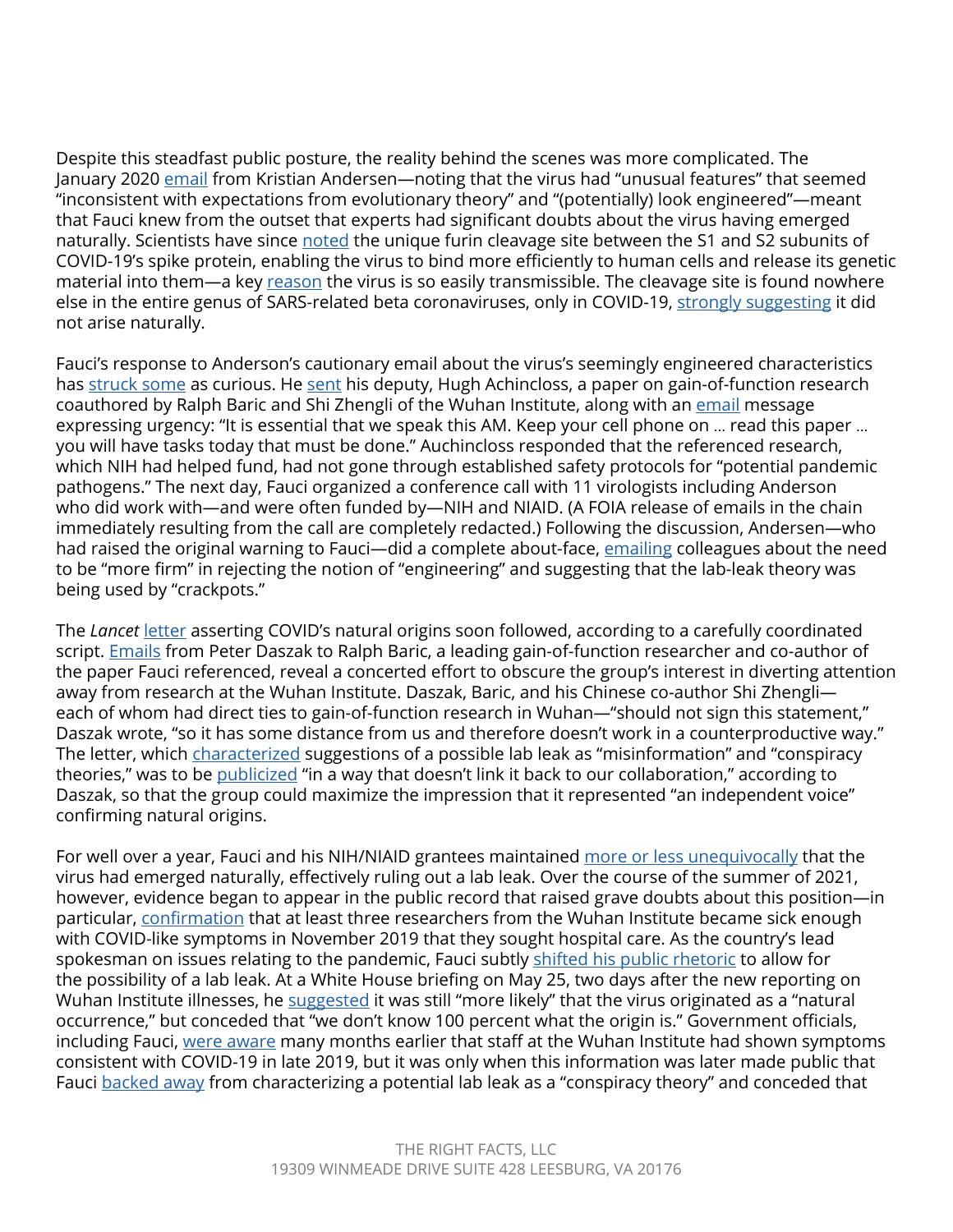the matter should be investigated. Still, he emphasized during a June 3 [interview](http://www.cnn.com/TRANSCRIPTS/2106/03/nday.05.html) on CNN that in his mind "the most likely origin is from an animal species to a human."

Around the same time, Fauci came under increased scrutiny over having approved funding for controversial research conducted in Wuhan. Throughout the first year and a half of the pandemic, Fauci [denied](https://www.washingtonexaminer.com/news/fauci-denies-nih-supported-gain-of-function-research-wuhan-lab) in both media interviews and congressional testimony that the NIH/NIAID had funded gain-offunction research at the Wuhan Institute. During a May 2021 congressional hearing, Fauci [repeated](https://denvergazette.com/news/fauci-stands-by-gain-of-function-research-denials-defends-collaboration-with-wuhan-lab/article_8ba272e2-2940-532c-9820-4b015465a246.html) in unequivocal terms what he had claimed on numerous prior occasions: "The NIH and NIAID categorically has not funded gain-of-function research to be conducted in the Wuhan Institute of Virology." But extensive documentation of longstanding collaboration between NIH/NIAID and the Wuhan Institute has led many to [suggest](https://spectatorworld.com/topic/slippery-semantics-anthony-fauci-gain-function-coronavirus/) that his statements were highly misleading and perhaps knowingly false.

Much of the scientific community has [long worried](https://www.nytimes.com/2017/12/19/health/lethal-viruses-nih.html) over gain-of-function research aimed at making viruses better able to infect human cells, largely given the risk that an enhanced virus that has "gained function" could escape the lab and wreak havoc on public health. Responding to these concerns in a 2011 Washington Post [op-ed](https://www.washingtonpost.com/opinions/a-flu-virus-risk-worth-taking/2011/12/30/gIQAM9sNRP_story.html), Fauci and Collins argued that "important information and insights can come from generating a potentially dangerous virus in the laboratory" and that "benefits of such research outweigh risks." The pair suggested that "high-security" facilities could protect "against the potential accidental release or deliberate misuse of [such] pathogens." In 2014, following *aboratory biosafety* [incidents](https://www.phe.gov/s3/dualuse/Documents/gof-qanda.pdf) at several facilities, the Obama administration overruled the Fauci-and-Collins policy and halted funding for gain-of-function research with coronaviruses. Amid the 2017 presidential transition, however, NIH officials [lifted](https://www.science.org/content/article/nih-lifts-3-year-ban-funding-risky-virus-studies) the moratorium—without signoff from the incoming administration—and instituted what they described as "rigorous" oversight [guidelines](https://www.phe.gov/s3/dualuse/Documents/p3co.pdf) for use of potential pandemic pathogens (PPPs) that Collins promised would "help to facilitate the safe, secure, and responsible conduct of this type of research." Despite such precautions, the *New York Times* [warned,](https://www.nytimes.com/2017/12/19/health/lethal-viruses-nih.html) "researchers risk creating a monster germ that could escape the lab and seed a pandemic."

Beginning in 2014 and continuing through 2020, Collins's NIH and Fauci's NIAID [funded](https://www.city-journal.org/new-evidence-for-lab-leak-hypothesis-of-covid-origins?wallit_nosession=1) the EcoHealth Alliance with annual grants for studies involving the risk of bat coronavirus emergence, much of which went to labs in Wuhan and three other Chinese institutions, with the Wuhan Institute expressly specified "as a subrecipient on the grants." From 2016 until the pandemic outbreak in late 2019, researchers at the Wuhan Institute [conducted experiments](https://2017-2021.state.gov/fact-sheet-activity-at-the-wuhan-institute-of-virology/index.html) involving the bat coronavirus RaTG13, which it sampled from a cave in Yunnan Province in 2013 after several miners died of SARS-like illness, and which has since been identified as 96.2 percent similar to COVID-19.

Documents ultimately released under court order, including [annual grant reports](https://theintercept.com/document/2021/09/09/the-intercept-v-national-institutes-of-health/) from EcoHealth Alliance, likewise show that NIH and NIAID funded bat coronavirus studies at the Wuhan Institute. One of the proposals, [titled](https://www.documentcloud.org/documents/21055989-understanding-risk-bat-coronavirus-emergence-grant-notice) "Understanding the Risk of Bat Coronavirus Emergence," details dangerous [experiments](https://theintercept.com/2021/09/09/covid-origins-gain-of-function-research/) involving thousands of bat tissue samples and novel coronaviruses. The research included building "chimeric SARS-like bat coronavirus" and "chimeric MERS-CoV" and "chimeras based on SARS-CoV-1, SARS-CoV-2, and MERS-CoV" by means of "altering . . . mutant viruses." The [reports](https://theintercept.com/document/2021/09/08/understanding-risk-of-zoonotic-virus-emergence-in-emerging-infectious-disease-hotspots-of-southeast-asia/) describe experiments on mice that were genetically engineered to contain an enzyme receptor found in human cells. These "humanized mice" were infected with bat coronaviruses containing elements from other viruses that reproduced far more quickly in the mice and were also more pathogenic, [clearly meeting](https://theintercept.com/2021/09/09/covid-origins-gain-of-function-research/) the NIH's definition for gain-of-function research.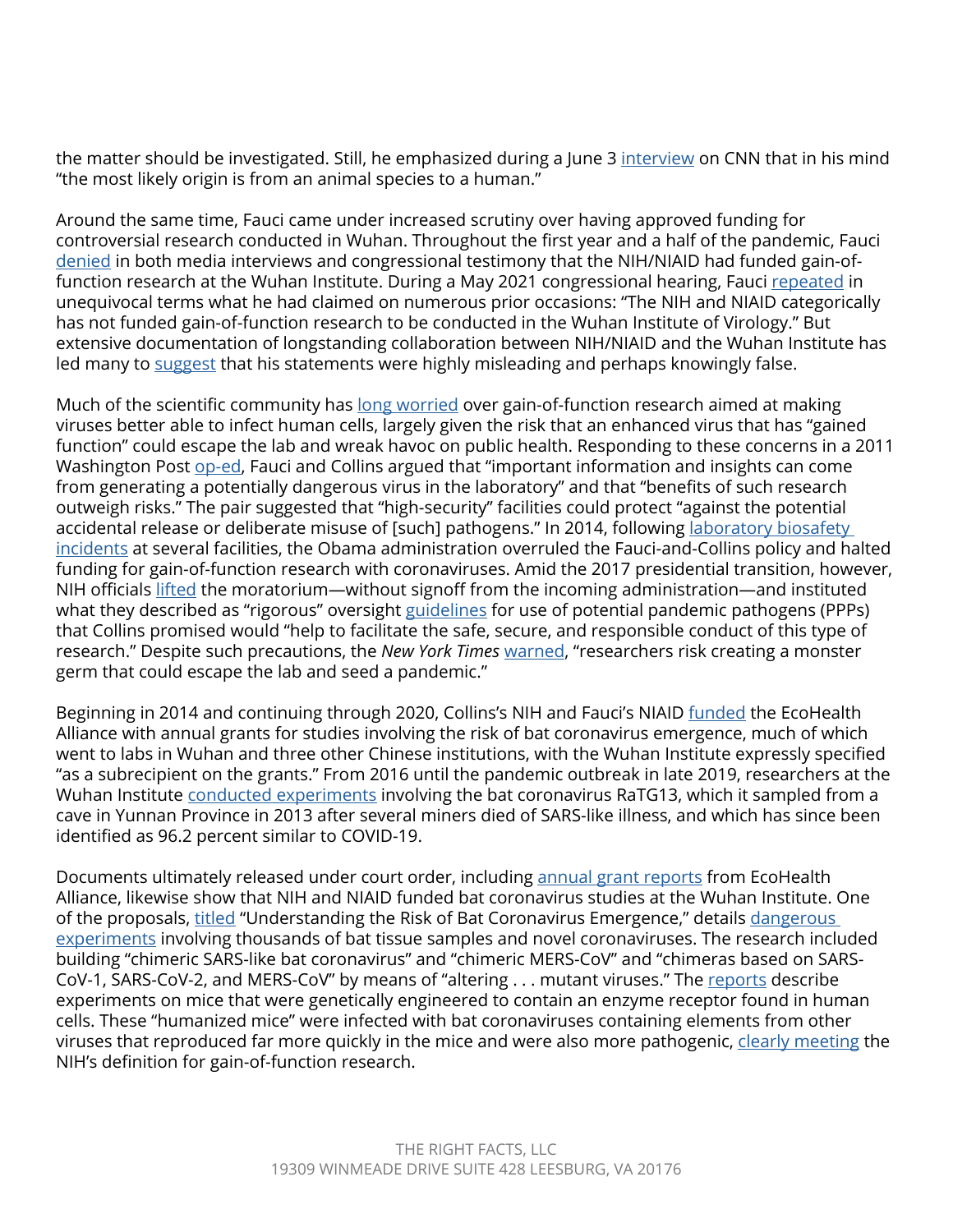It was not until October 2021 that NIH ultimately provided a [missing grant report](https://theintercept.com/2021/10/21/virus-mers-wuhan-experiments/) for May 2019, which described an experiment in Wuhan involving infectious clones of MERS-CoV, the virus that caused a deadly regional outbreak in 2012 and had a [case-fatality rate](https://www.who.int/health-topics/middle-east-respiratory-syndrome-coronavirus-mers) as high as 35 percent. Scientists swapped out parts of the deadly virus's spike protein that enables it to enter a host's cells and replaced them with various coronavirus strains previously identified in bats from provinces in southern China. The research plainly sought to increase the transmissibility or virulence of pathogens by giving the virus a new receptor, a new host range of species and cell types it was able to infect, and unpredictable properties. EcoHealth had [expressly denied](https://theintercept.com/2021/10/21/virus-mers-wuhan-experiments/) having participated in studies of "human viruses," but MERS-CoV is known to infect and spread in humans, and was specifically designated under the NIH's [former pause](http://nih.gov/about-nih/who-we-are/nih-director/statements/statement-funding-pause-certain-types-gain-function-research) on funding gain-of-function research.

After this previously missing report was made public, Fauci sought to "clarify" his prior representations about not having funded such research. In the course of a [television interview](https://abcnews.go.com/Politics/week-transcript-10-24-21-dr-anthony-fauci/story?id=80746200) with a friendly network anchor, Fauci acknowledged having provided "funding at the Wuhan Institute" and claimed that the research was supervised "very strictly" to ensure that the studies "did not constitute gain-of-function research *of concern*." During an [interview](https://www.msnbc.com/rachel-maddow/watch/-it-s-all-nonsense-dr-fauci-dismisses-targeting-by-right-wing-media-and-trump-acolytes-114360389945) with MSNBC's Rachel Maddow, Fauci dismissed criticism of his many misleading statements as "nonsense" and characterized questions about his conduct and honesty as "really very much an attack on science." In a [separate interview](https://www.cnbc.com/2021/06/09/fauci-blasts-preposterous-covid-conspiracies-accuses-critics-of-attacks-on-science.html) with NBC News anchor Chuck Todd, Fauci again insisted that "attacks on me are, quite frankly, attacks on science."

Several reports to NIH about bat coronavirus research in Wuhan, however, [make clear](https://www.documentcloud.org/documents/21055989-understanding-risk-bat-coronavirus-emergence-grant-notice) that everyone involved knew that the experimental work was extremely dangerous. Specifically, they reflect an [awareness](https://theintercept.com/2021/09/06/new-details-emerge-about-coronavirus-research-at-chinese-lab/) of the potential for researchers to be bitten by the subject bats and the need to keep records of individuals who were in fact bitten. The documents also show that EcoHealth leadership and NIH officials had good reason to take the lab-leak theory seriously. In the absence of records detailing instances of bat bites at the Wuhan Institute, which have never been made public and appear to have been destroyed by Chinese officials, neither NIH leadership nor the WHO investigative team was in any position to rule out a research-related accident.

Both congressional investigators and scientific experts have [long disputed Fauci's claim](https://www.nationalreview.com/news/internal-documents-further-contradict-faucis-gain-of-function-research-denials/) that NIH had never funded gain-of-function research at the Wuhan Institute as "demonstrably false" since artificially engineering novel SARS-related coronaviruses to make them more transmissible and dangerous to humans "epitomizes" the definition of such research. As one leading biosafety expert [noted](https://twitter.com/R_H_Ebright/status/1435053515785662464), the recently disclosed documents "make it clear that assertions by the NIH Director, Francis Collins, and the NIAID Director, Anthony Fauci, that the NIH did not support gain-of-function research or potential pandemic pathogen enhancement at [the Wuhan Institute] are untruthful."

In an [October 2021 letter](https://twitter.com/GOPoversight/status/1450934193177903105) to congressional investigators, NIH principal deputy director Lawrence Tabak confirmed that the agency had indeed funded EcoHealth research—conducted by the Wuhan Institute during 2018 and 2019—that manipulated a bat coronavirus called WIV1. The Wuhan research, which NIH had reviewed in advance, tested "if spike proteins from naturally occurring bat coronaviruses circulating in China were capable of binding to the human ACE2 receptor in a mouse model" —the same receptor to which COVID-19 binds. The Tabak letter confirmed that the experimentally modified virus reproduced more rapidly and the humanized mice "became sicker than those infected with the [unmodified] WIV1 bat coronavirus." Given this outcome, NIH protocols required EcoHealth to report the enhanced virus results immediately and evaluate "new biosafety measures."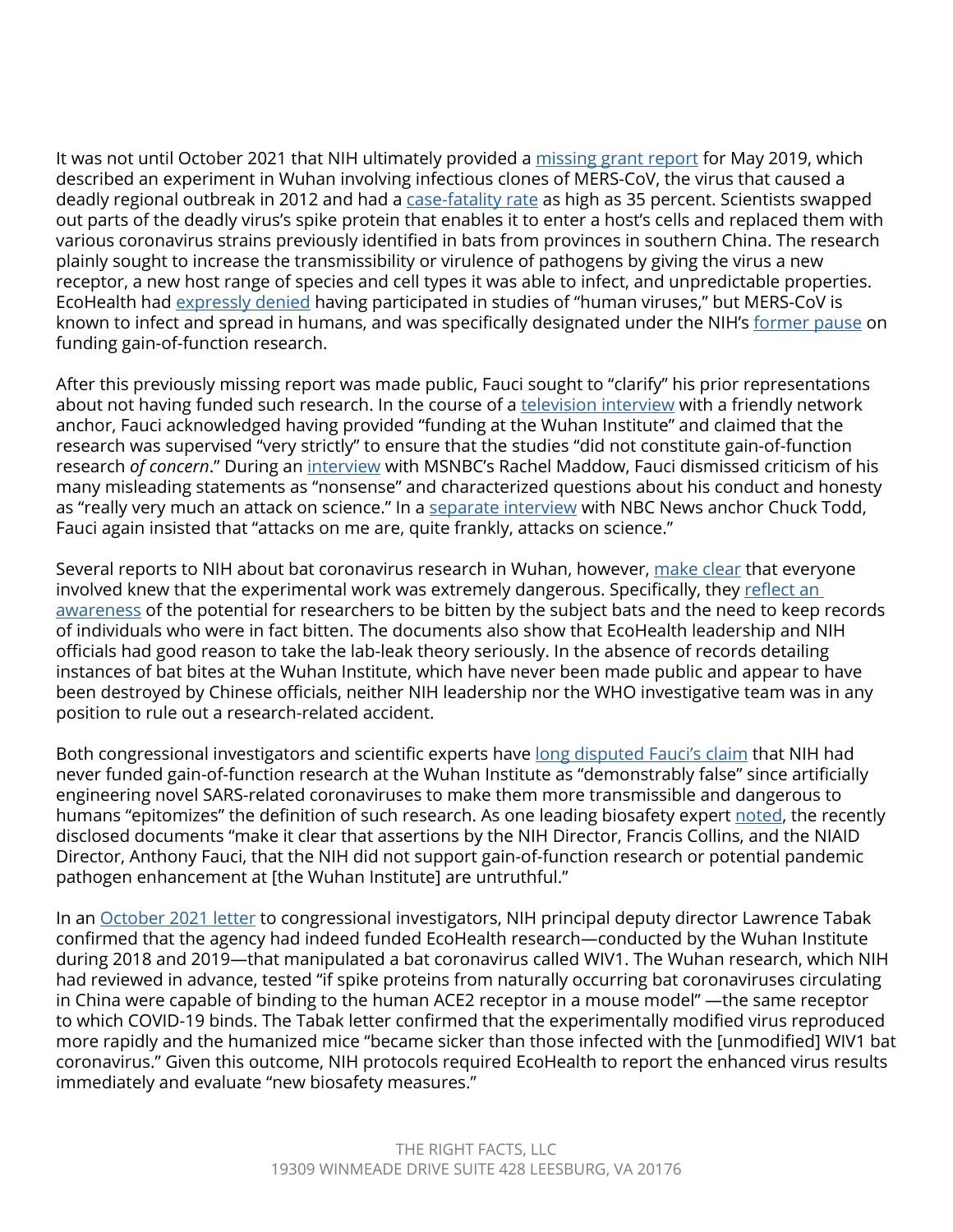Tabak's letter seemed to suggest that NIH had not contemporaneously been aware of the problematic research results, [claiming](https://republicans-energycommerce.house.gov/wp-content/uploads/2021/10/Year-5-EHA.pdf) that "EcoHealth failed to report this finding right away, as was required by the terms of the grant." But the 2018 research he described is similar to earlier Wuhan Institute studies, funded in part by NIH grants, that modified viruses related to SARS to determine if they could infect human cells. Publications of these studies in [2016](https://journals.asm.org/doi/10.1128/JVI.03079-15) and [2017](https://journals.plos.org/plospathogens/article?id=10.1371/journal.ppat.1006698) were the subject of a [contentious Senate](https://www.nationalreview.com/news/rand-paul-urges-fauci-to-abandon-gain-of-function-research-citing-possible-covid-lab-leak/)  [hearing](https://www.nationalreview.com/news/rand-paul-urges-fauci-to-abandon-gain-of-function-research-citing-possible-covid-lab-leak/) in which Senator Rand Paul pressed Fauci to admit that they constituted gain-of-function research, prompting another of Fauci's unequivocal denials. For many, NIH's blame-shifting has been unconvincing—many virologists [consider](https://theintercept.com/2021/09/09/covid-origins-gain-of-function-research/) much of the Wuhan Institute experimentation to qualify as gain-of-function research, originally [defined](https://www.phe.gov/s3/dualuse/Documents/gof-qanda.pdf) as "any modification of a biological agent that confers new or enhanced activity"—and EcoHealth [maintains](https://www.vanityfair.com/news/2021/10/nih-admits-funding-risky-virus-research-in-wuhan) that it *did* report the problematic results to NIH in its April 2018 writeup.

Recently disclosed documents also show that two NIAID officials [raised specific concerns](https://dailycaller.com/2021/11/03/fauci-nih-ecohealth-peter-daszak-gain-of-function-wuhan-covid-19/) in May 2016 that a grant to EcoHealth included gain-of-function experiments on bat coronaviruses at the Wuhan Institute. NIAID later dropped the issue after Peter Daszak downplayed potential risks associated with the study, arguing that the proposal was not technically gain-of-function research because the WIV1 bat coronavirus that Wuhan scientists planned to use as the basis of their lab-made chimeric viruses "has never been demonstrated to infect humans or cause human disease." But Daszak's collaborator, Ralph Baric, had helped publish a [study](https://www.pnas.org/content/113/11/3048) three months earlier that found WIV1 posed an "ongoing threat" to humans because it "readily replicated efficiently in human airway cultures and in vivo, suggesting capability of direct transmission to humans."

Remarkably, NIAID simply accepted Daszak's flawed assertions and allowed the Wuhan Institute study to proceed without oversight or reporting requirements until the lab-created viruses had been enhanced by over one log (or ten times) compared to the natural strain. As one scientist [explained](https://dailycaller.com/2021/11/03/fauci-nih-ecohealth-peter-daszak-gain-of-function-wuhan-covid-19/), Fauci's team "in effect, delegated to EcoHealth Alliance the authority to determine whether its research was, or was not, gain-of-function research" and to evade applicable restrictions. Over the course of his correspondence with NIAID, Daszak acknowledged that his team would have "no [direct] oversight of the chimera work, all of which will be conducted at the Wuhan Institute," and that he was reliant on Shi Zhengli to notify him if the lab-created viruses exhibited enhanced replication. In a final July 2016 [email](https://dailycaller.com/2021/11/03/fauci-nih-ecohealth-peter-daszak-gain-of-function-wuhan-covid-19/) to NIAID officials, Daszak expressed excitement upon learning "that our Gain of Function research funding pause has been lifted."

The steady stream of documents and damning revelations about Fauci, Collins, Daszak, and other leaders in the public health establishment has drawn harsh criticism in some quarters. "This is a pattern of dishonesty," [according](https://theintercept.com/2021/10/21/virus-mers-wuhan-experiments/) to Alina Chan, a molecular biologist and author of a book on the pandemic's origins. "It should be clear now that we cannot take the word of conflicted parties in the search for the origin of COVID-19." Richard Ebright, a professor of chemical biology at Rutgers University and prominent critic, [put it even more bluntly:](https://www.yahoo.com/now/bombshell-nih-letter-bat-coronavirus-064500240.html?guccounter=1) "Collins and Fauci lied to Congress, lied to the press, and lied to the public—knowingly, willfully, and brazenly."

### **Motive, Means, and Opportunity**

Extensive evidence shows that Chinese authorities and at least some American public health officials knew from the very beginning about possible links between the Wuhan Institute of Virology and the COVID-19 outbreak. The blatant coverup by China is well-documented and its motives are obvious. In Anthony Fauci's case, the evidence includes both private emails with colleagues and subsequent actions he and others took to provide the American public with misleading information directing